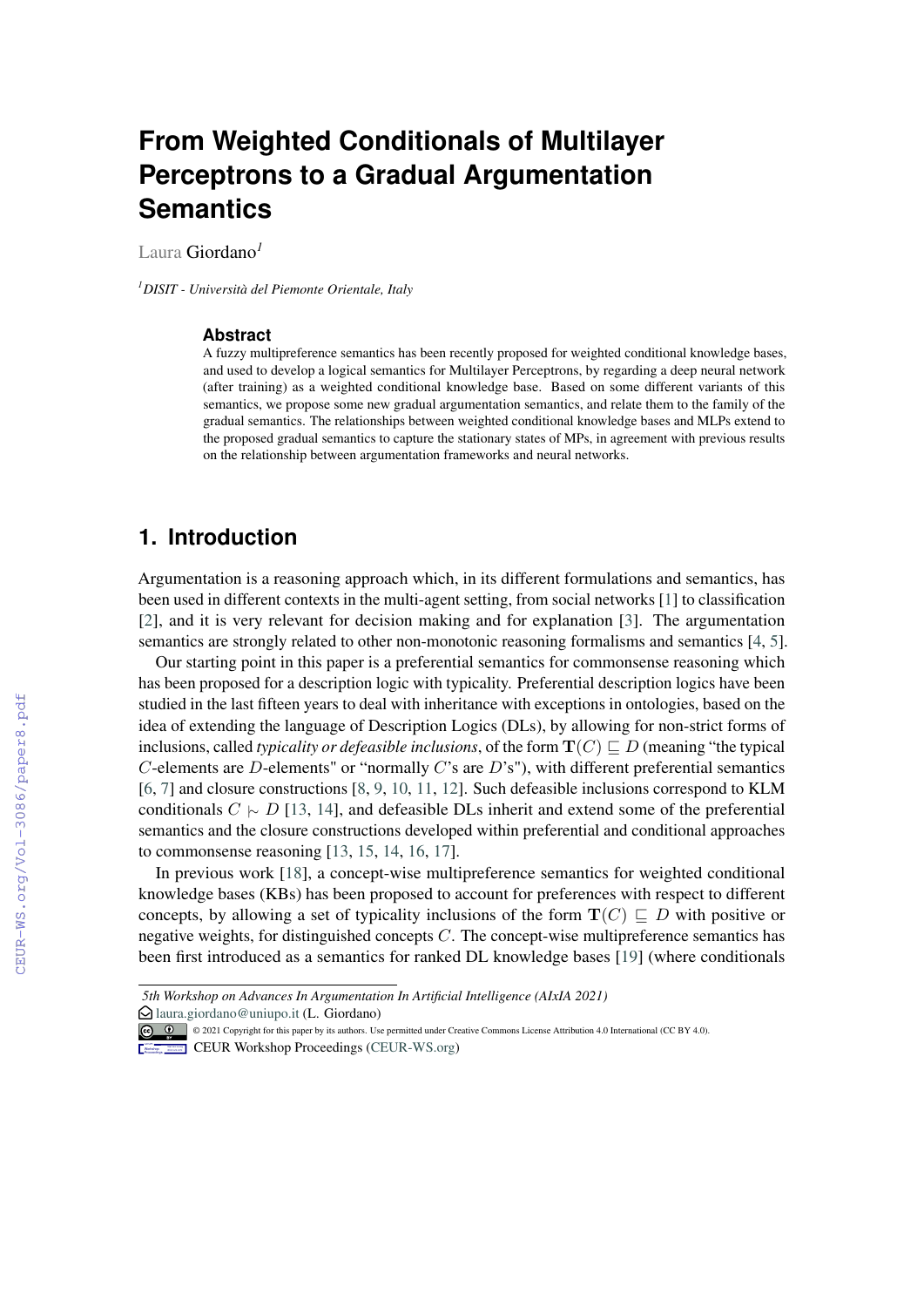are associated a positive integer rank), and later extended to weighted conditional KBs (in the two-valued and in the fuzzy case), based on a different semantic closure construction, still in the spirit of Lehmann's lexicographic closure [\[14\]](#page-12-0) and Kern-Isberner's c-representations [\[20,](#page-13-0) [21\]](#page-13-1), but exploiting multiple preferences with respect to concepts.

The concept-wise multipreference semantics has been proven to have some desired properties from the knowledge representation point of view in the two-valued case [\[19,](#page-13-2) [22\]](#page-13-3): it satisfies the KLM properties of a preferential consequence relation [\[13,](#page-12-1) [14\]](#page-12-0), it allows to deal with specificity and irrelevance and avoids inheritance blocking or the "drowning problem" [\[15,](#page-13-4) [17\]](#page-13-5), and deals with "ambiguity preservation" [\[16\]](#page-13-6). The plausibility of the concept-wise multipreference semantics has also been supported [\[23,](#page-13-7) [24\]](#page-13-8) by showing that it is able to provide a logical interpretation to Kohonen' Self-Organising Maps [\[25\]](#page-13-9), which are psychologically and biologically plausible neural network models. In the fuzzy case, the KLM properties of non-monotomic entailment have been studied in [\[26\]](#page-13-10), showing that *most* KLM postulates are satisfied, depending on their reformulation and on the choice of fuzzy combination functions. It has been shown [\[18\]](#page-13-11) that both in the two-valued and in the fuzzy case, the multi-preferential semantics allows to describe the input-output behavior of Multilayer Perceptrons (MLPs), after training, in terms of a preferential interpretation which, in the fuzzy case, can be proved to be a model (in a logical sense) of the weighted KB which is associated to the neural network.

The relationships between preferential and conditional approaches to non-monotonic reasoning and argumentation semantics are strong. Let us also mention, the work by Geffner and Pearl on Conditional Entailment, whose proof theory is defined in terms of "arguments" [\[16\]](#page-13-6). In this paper we aim at investigating the relationships between the fuzzy multipreference semantics for weighted conditionals and gradual argumentation semantics [\[27,](#page-13-12) [28,](#page-13-13) [29,](#page-13-14) [30,](#page-13-15) [31,](#page-13-16) [32,](#page-13-17) [33,](#page-13-18) [34\]](#page-13-19). To this purpose, in addition to the notions of coherent and faithful fuzzy multipreference semantics [\[18,](#page-13-11) [26\]](#page-13-10), in Section [4,](#page-7-0) we introduce a notion of  $\varphi$ -coherent (fuzzy) multipreference semantics. In Section [5,](#page-8-0) we propose three new gradual semantics for a weighted argumentation graph (namely, a coherent, a faithful and a  $\varphi$ -coherent semantics) inspired by the fuzzy preferential semantics of weighted conditionals and, in Section [6,](#page-10-0) we investigate the relationship of  $\varphi$ -coherent semantics with the family of gradual semantics studied by Amgoud and Doder. The relationships between weighted conditional knowledge bases and MLPs easily extend to the proposed gradual semantics, which captures the stationary states of MLPs. This is in agreement with the previous results on the relationships between argumentation frameworks and neural networks by Garces, Gabbay and Lamb [\[35\]](#page-14-0) and by Potyca [\[36\]](#page-14-1). Section [7](#page-11-0) concludes the paper by suggesting a possible approach for defeasible reasoning building on a gradual semantics, as considered in an extended version of this paper [\[37\]](#page-14-2).

# <span id="page-1-0"></span>**2. The description logic**  $LC$  and fuzzy  $LC$

In this section we recall the syntax and semantics of the description logic  $\text{ALC}$  [\[38\]](#page-14-3) and of its fuzzy extension [\[39\]](#page-14-4). For sake of simplicity, we only focus on  $\mathcal{LC}$ , the boolean fragment of  $\mathcal{ALC}$ , which does not allow for roles. Let  $N_C$  be a set of concept names, and  $N_I$  a set of individual names. The set of *LC* concepts (or, simply, concepts) can be defined inductively:  $- A \in N_C$ ,  $\top$  and  $\bot$  are concepts;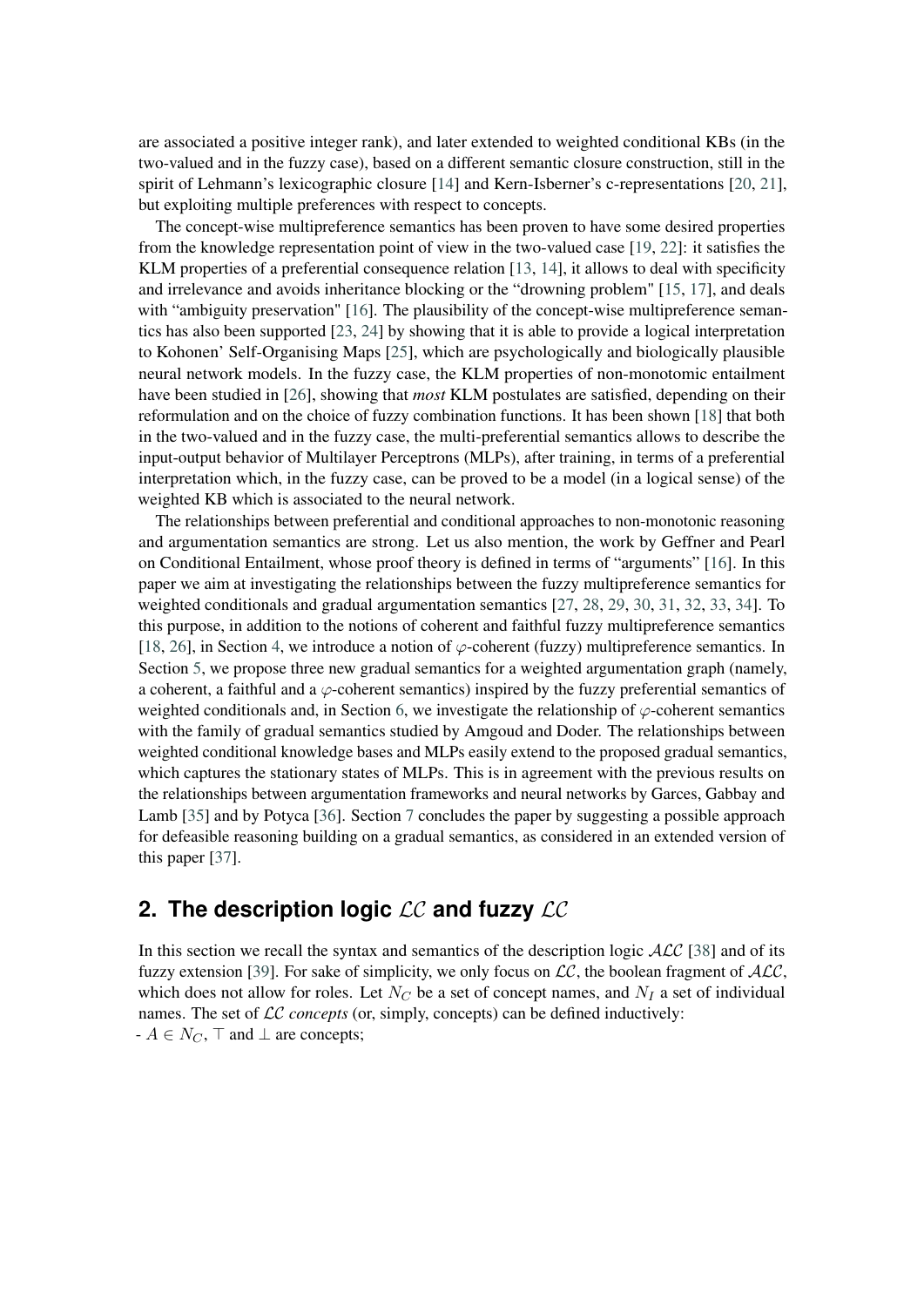- if C and D are concepts, and  $r \in N_R$ , then  $C \sqcap D$ ,  $C \sqcup D$ ,  $\neg C$  are concepts.

An *LC* knowledge base (KB) *K* is a pair  $(\mathcal{T}_K, \mathcal{A}_K)$ , where  $\mathcal{T}_K$  is a TBox and  $\mathcal{A}_K$  is an ABox. The TBox  $\mathcal{T}_K$  is a set of concept inclusions (or subsumptions)  $C \sqsubseteq D$ , where  $C, D$  are concepts. The ABox  $A_K$  is a set of assertions of the form  $C(a)$ , where C is a concept and a an individual name in  $N_I$ .

An LC *interpretation* is defined as a pair  $I = \langle \Delta, \cdot^I \rangle$  where:  $\Delta$  is a domain—a set whose elements are denoted by  $x, y, z, \ldots$  —and  $\cdot^{I}$  is an extension function that maps each concept name  $C \in N_C$  to a set  $C^I \subseteq \Delta$ , and each individual name  $a \in N_I$  to an element  $a^I \in \Delta$ . It is extended to complex concepts as follows:

$$
\top^{I} = \Delta \qquad \qquad \bot^{I} = \emptyset \qquad \qquad (\neg C)^{I} = \Delta \backslash C^{I}
$$
  

$$
(C \sqcup D)^{I} = C^{I} \cap D^{I} \qquad \qquad (C \sqcup D)^{I} = C^{I} \cup D^{I}
$$

The notion of satisfiability of a KB in an interpretation and the notion of entailment are defined as follows:

#### **Definition 1 (Satisfiability and entailment).** Given an LC interpretation  $I = \langle \Delta, \cdot^I \rangle$ :

- *- I* satisfies an inclusion  $C \sqsubseteq D$  if  $C^I \subseteq D^I$ ;
- *- I* satisfies an assertion  $C(a)$  if  $a^I \in C^I$ .

*Given a KB*  $K = (\mathcal{T}_K, \mathcal{A}_K)$ *, an interpretation I satisfies*  $\mathcal{T}_K$  (resp.  $\mathcal{A}_K$ ) if *I satisfies all inclusions in*  $\mathcal{T}_K$  (resp. all assertions in  $\mathcal{A}_K$ ); I is a model of K if I satisfies  $\mathcal{T}_K$  and  $\mathcal{A}_K$ .

*A subsumption*  $F = C \sqsubseteq D$  (resp., an assertion  $C(a)$ ), is entailed by K, written  $K \models F$ , if  $f$ or all models  $I = \langle \Delta, \cdot^I \rangle$  of  $K$ ,  $I$  satisfies  $F$ .

Given a knowledge base  $K$ , the *subsumption* problem is the problem of deciding whether an inclusion  $C \sqsubseteq D$  is entailed by K.

Fuzzy description logics have been widely studied in the literature for representing vagueness in DLs [\[40,](#page-14-5) [41,](#page-14-6) [39,](#page-14-4) [42,](#page-14-7) [43\]](#page-14-8), based on the idea that concepts and roles can be interpreted as fuzzy sets. Formulas in Mathematical Fuzzy Logic [\[44\]](#page-14-9) have a degree of truth in an interpretation rather than being true or false; similarly, axioms in a fuzzy DL have a degree of truth, usually in the interval  $[0, 1]$ . In the following we shortly recall the semantics of a fuzzy extension of  $ALC$  for the fragment  $LC$ , referring to the survey by Lukasiewicz and Straccia [\[39\]](#page-14-4). We limit our consideration to a few features of a fuzzy DL, without considering roles, datatypes, and restricting to the language of  $\mathcal{LC}$ .

A *fuzzy interpretation* for  $LC$  is a pair  $I = \langle \Delta, \cdot^I \rangle$  where:  $\Delta$  is a non-empty domain and  $\cdot^I$  is *fuzzy interpretation function that assigns to each concept name*  $A \in N_C$  *a function*  $A^I: \Delta \rightarrow$ [0, 1], and to each individual name  $a \in N_I$  an element  $a^I \in \Delta$ . A domain element  $x \in \Delta$  belongs to the extension of A to some degree in [0, 1], i.e.,  $A<sup>I</sup>$  is a fuzzy set.

The interpretation function  $\cdot^I$  is extended to complex concepts as follows:

$$
\begin{aligned}\n\top^I(x) &= 1, & \quad \bot^I(x) &= 0, & (\neg C)^I(x) &= \ominus C^I(x), \\
(C \sqcap D)^I(x) &= C^I(x) \otimes D^I(x), & (C \sqcup D)^I(x) &= C^I(x) \oplus D^I(x).\n\end{aligned}
$$

where  $x \in \Delta$  and  $\otimes$ ,  $\oplus$ ,  $\triangleright$  and  $\ominus$  are arbitrary but fixed t-norm, s-norm, implication function, and negation function, chosen among the combination functions of various fuzzy logics (we refer to [\[39\]](#page-14-4) for details). For instance, in Zadeh logic  $a \otimes b = {min{a, b}$ ,  $a \oplus b = {max{a, b}}$ ,  $a \triangleright b = max\{1 - a, b\}$  and  $\ominus a = 1 - a$ .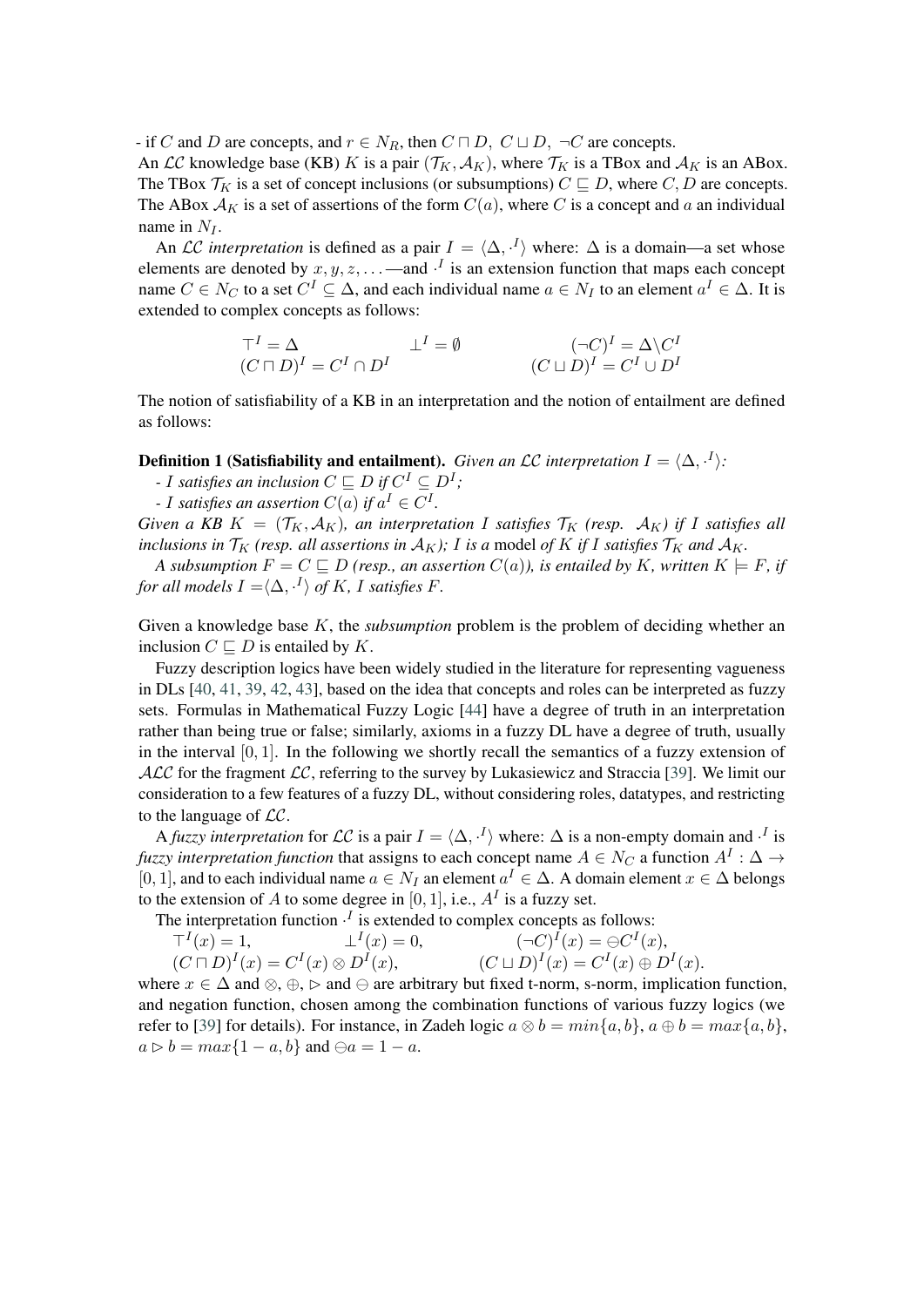The interpretation function  $\cdot^{I}$  is also extended to non-fuzzy axioms (i.e., to strict inclusions and assertions of an  $LC$  knowledge base) as follows:

 $(C \sqsubseteq D)^{I} = inf_{x \in \Delta} C^{I}(x) \rhd D^{I}$ (x),  $(C(a))^I = C^I(a^I).$ 

A *fuzzy*  $LC$  *knowledge base* K is a pair  $(\mathcal{T}_f, \mathcal{A}_f)$  where  $\mathcal{T}_f$  is a fuzzy TBox and  $\mathcal{A}_f$  a fuzzy ABox. A fuzzy TBox is a set of *fuzzy concept inclusions* of the form  $C \sqsubseteq D \theta n$ , where  $C \sqsubseteq D$ is an LC concept inclusion axiom,  $\theta \in \{\geq, \leq, >, <\}$  and  $n \in [0, 1]$ . A fuzzy ABox  $\mathcal{A}_f$  is a set of *fuzzy assertions* of the form  $C(a)\theta n$ , where C is an LC concept,  $a \in N_I$ ,  $\theta \in \{>, \leq, >, <\}$ and  $n \in [0, 1]$ . Following Bobillo and Straccia [\[43\]](#page-14-8), we assume that fuzzy interpretations are *witnessed*, i.e., the *sup* and *inf* are attained at some point of the involved domain. The notions of satisfiability of a KB in a fuzzy interpretation and of entailment are defined in the natural way.

Definition 2 (Satisfiability and entailment for fuzzy KBs). *A fuzzy interpretation satisfies a fuzzy*  $\mathcal{LC}$  *axiom*  $E$  (denoted  $I \models E$ ), as follows, for  $\theta \in \{\geq, \leq, >, <\}$ :

*- I* satisfies a fuzzy  $\mathcal{LC}$  inclusion axiom  $C \sqsubseteq D$   $\theta$  n if  $(C \sqsubseteq D)^{I} \theta$  n;

*- I* satisfies a fuzzy LC assertion  $C(a)$   $\theta$  n if  $C^{I}(a^{I})\theta$  n;

*Given a fuzzy*  $LC$  *KB*  $K = (\mathcal{T}_f, \mathcal{A}_f)$ *, a fuzzy interpretation I satisfies*  $\mathcal{T}_f$  *(resp.*  $\mathcal{A}_f$ *) if I satisfies all fuzzy inclusions in*  $\mathcal{T}_f$  (resp. all fuzzy assertions in  $A_f$ ). A fuzzy interpretation I is a model *of*  $K$  if  $I$  satisfies  $\mathcal{T}_f$  and  $\mathcal{A}_f$ . A fuzzy axiom  $E$  is entailed by a fuzzy knowledge base  $K$  (i.e.,  $K \models E$ ) if for all models  $I = \langle \Delta, \cdot^I \rangle$  of K, I satisfies E.

# **3. Fuzzy**  $LC$  with typicality:  $LC<sup>F</sup>T$

In this section, we describe an extension of fuzzy  $\mathcal{LC}$  with typicality following [\[18,](#page-13-11) [26\]](#page-13-10). Typicality concepts of the form  $\mathbf{T}(C)$  are added, where C is a concept in fuzzy  $\mathcal{LC}$ . The idea is similar to the extension of  $\text{ALC}$  with typicality under the two-valued semantics [\[6\]](#page-12-2) but transposed to the fuzzy case. The extension allows for the definition of *fuzzy typicality inclusions* of the form  $\mathbf{T}(C) \subseteq D$   $\theta$  *n*, meaning that typical C-elements are D-elements with a degree greater than n. A typicality inclusion  $T(C) \sqsubseteq D$ , as in the two-valued case, stands for a KLM conditional implication  $C \sim D$  [\[13,](#page-12-1) [14\]](#page-12-0), but now it has an associated degree. We call  $\mathcal{LC}^{\mathbf{F}}\mathbf{T}$  the extension of fuzzy  $\mathcal{LC}$  with typicality. As in the two-valued case, and in the propositional typicality logic, PTL, [\[45\]](#page-14-10) the nesting of the typicality operator is not allowed.

Observe that, in a fuzzy  $\mathcal{LC}$  interpretation  $I = \langle \Delta, \cdot^I \rangle$ , the degree of membership  $C^I(x)$  of the domain elements x in a concept C, induces a preference relation  $\lt_C$  on  $\Delta$ , as follows:

<span id="page-3-0"></span>
$$
x <_C y \text{ iff } C^I(x) > C^I(y) \tag{1}
$$

Each  $\lt_C$  has the properties of preference relations in KLM-style ranked interpretations [\[14\]](#page-12-0), that is,  $\lt_C$  is a modular and well-founded strict partial order. Let us recall that,  $\lt_C$  is *well-founded* if there is no infinite descending chain  $x_1 \leq_C x_0, x_2 \leq_C x_1, x_3 \leq_C x_2, \ldots$  of domain elements;  $\langle C \rangle$  is *modular* if, for all  $x, y, z \in \Delta$ ,  $x \langle C \rangle y$  implies ( $x \langle C \rangle z$  or  $z \langle C \rangle y$ ). Well-foundedness holds for the induced preference  $\lt_C$  defined by condition [\(1\)](#page-3-0) under the assumption that fuzzy interpretations are witnessed [\[43\]](#page-14-8) (see Section [2\)](#page-1-0) or that  $\Delta$  is finite. For simplicity, we will assume  $\Delta$  to be finite.

Each preference relation  $\lt_C$  has the properties of a preference relation in KLM rational interpretations [\[14\]](#page-12-0) (also called ranked interpretations), but here there are multiple preferences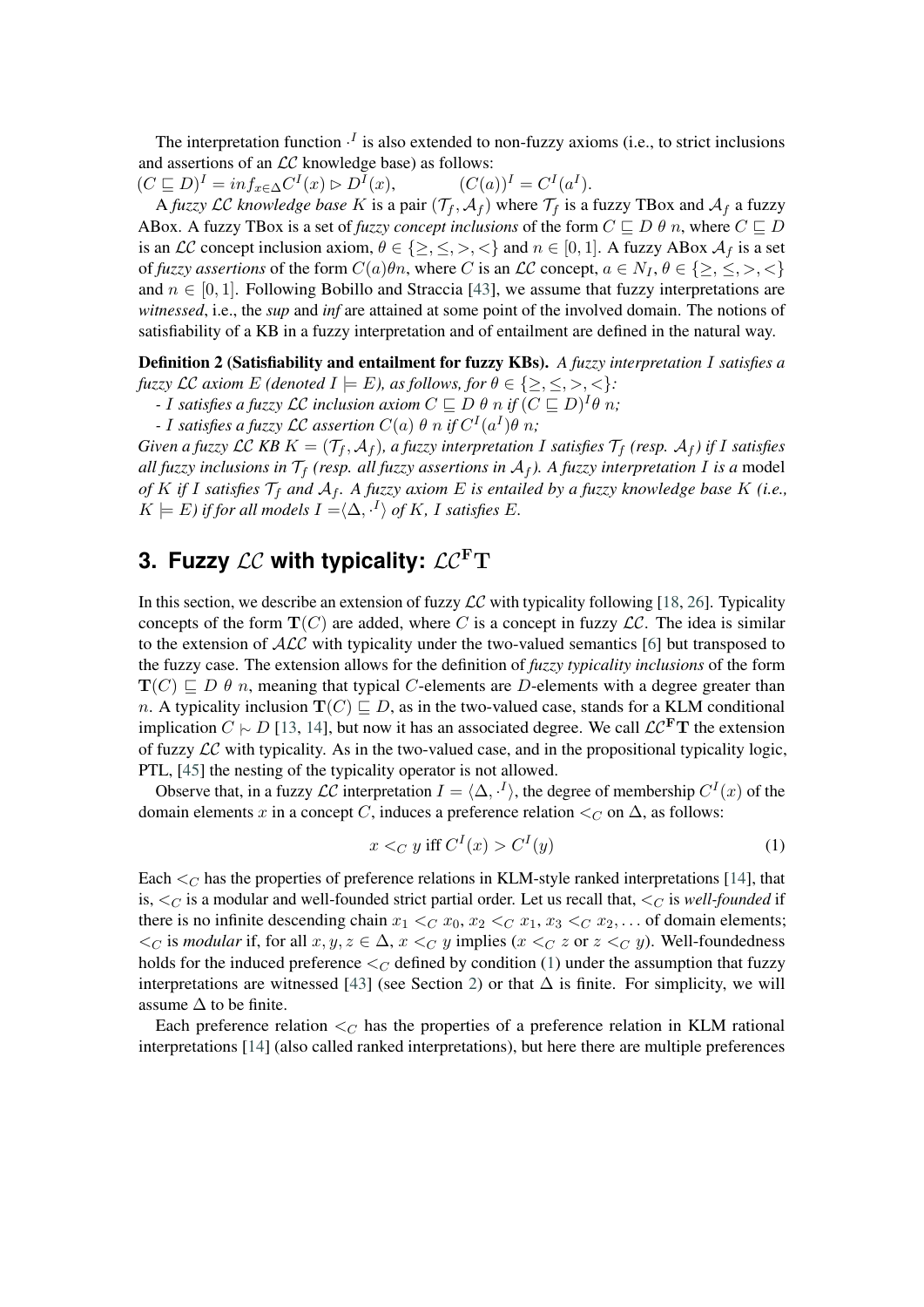and, therefore, fuzzy interpretations can be regarded as *multipreferential* interpretations, which have been also studied in the two-valued case [\[19,](#page-13-2) [46,](#page-14-11) [47\]](#page-14-12). Preference relation  $\leq_C$  captures the relative typicality of domain elements wrt concept  $C$  and may then be used to identify the *typical*  $C$ -elements. We will regard typical  $C$ -elements as the domain elements  $x$  that are preferred with respect to relation  $\lt_C$  among those such that  $C^I(x) \neq 0$ . Let  $C^I_{>0}$  be the crisp set containing all domain elements x such that  $C^{I}(x) > 0$ , that is,  $C_{>0}^{I} = \{x \in \Delta \mid C^{I}(x) > 0\}$ . One can provide a (two-valued) interpretation of typicality concepts  $T(C)$  in a fuzzy interpretation I, by letting:

<span id="page-4-0"></span>
$$
(\mathbf{T}(C))^I(x) = \begin{cases} 1 & \text{if } x \in min_{< C} (C^I_{>0})\\ 0 & \text{otherwise} \end{cases} \tag{2}
$$

where  $min_{<}(S) = \{u : u \in S \text{ and } \nexists z \in S \text{ s.t. } z < u\}$ . When  $(\mathbf{T}(C))^I(x) = 1$ , we say that x is a typical  $C$ -element in  $I$ .

Note that, if  $C^{I}(x) > 0$  for some  $x \in \Delta$ ,  $min_{\leq C} (C_{>0}^{I})$  is non-empty.

**Definition 3** ( $\mathcal{LC}^{\mathbf{F}}\mathbf{T}$  **interpretation**). An  $\mathcal{LC}^{\mathbf{F}}\mathbf{T}$  interpretation  $I = \langle \Delta, \cdot^I \rangle$  is a fuzzy  $\mathcal{LC}$  inter*pretation, extended by interpreting typicality concepts as in [\(2\)](#page-4-0).*

The fuzzy interpretation  $I = \langle \Delta, \cdot^I \rangle$  implicitly defines a multipreference interpretation, where any concept C is associated to a preference relation  $\lt_C$ . This is different from the two-valued multipreference semantics in [\[19\]](#page-13-2), where only a subset of distinguished concepts have an associated preference, and a notion of global preference < is introduced to define the interpretation of the typicality concept  $\mathbf{T}(C)$ , for an arbitrary C. Here, we do not need to introduce a notion of global preference. The interpretation of any  $\mathcal{LC}$  concept C is defined compositionally from the interpretation of atomic concepts, and the preference relation  $\lt_C$  associated to C is defined from  $C^I$ . The notions of *satisfiability* in  $LC^F T$ , *model* of an  $LC^F T$  knowledge base, and  $LC^F T$ *entailment* can be defined in a similar way as in fuzzy  $LC$  (see Section [2\)](#page-1-0).

## **3.1. Strengthening**  $LC<sup>F</sup>T$ **: a closure construction**

To overcome the weakness of preferential entailment, the rational closure [\[14\]](#page-12-0) and the lexicographic closure of a conditional knowledge base [\[48\]](#page-14-13) have been introduced, to allow for further inferences. In this section, we recall a closure construction introduced to strengthen  $\mathcal{ALC}^{\mathbf{F}}\mathbf{T}$ entailment for weighted conditional knowledge bases, where typicality inclusions are associated real-valued weights. In the two-valued case, the construction is related to the definition of Kern-Isberner's c-representations [\[20,](#page-13-0) [21\]](#page-13-1), which include penalty points for falsified conditionals. In the fuzzy case, the construction also relates to the fuzzy extension of rational closure by Casini and Straccia [\[49\]](#page-14-14).

<span id="page-4-1"></span>A *weighted*  $LC^{\mathbf{F}}\mathbf{T}$  *knowledge base* K, over a set  $C = \{C_1, \ldots, C_k\}$  of distinguished  $LC$ concepts, is a tuple  $\langle \mathcal{T}_f, \mathcal{T}_{C_1}, \dots, \mathcal{T}_{C_k}, \mathcal{A}_f \rangle$ , where  $\mathcal{T}_f$  is a set of fuzzy  $\mathcal{LC}^F \mathbf{T}$  inclusion axiom,  $A_f$  is a set of fuzzy  $\mathcal{LC}^F T$  assertions and  $\mathcal{T}_{C_i} = \{(d_h^i, w_h^i)\}\$ is a set of all weighted typicality inclusions  $d_h^i = \mathbf{T}(C_i) \sqsubseteq D_{i,h}$  for  $C_i$ , indexed by h, where each inclusion  $d_h^i$  has weight  $w_h^i$ , a real number. As in [\[18\]](#page-13-11), the typicality operator is assumed to occur only on the left hand side of a weighted typicality inclusion, and we call *distinguished concepts* those concepts  $C_i$  occurring on the l.h.s. of some typicality inclusion  $T(C_i) \sqsubseteq D$ . Arbitrary  $\mathcal{LC}^F T$  inclusions and assertions may belong to  $\mathcal{T}_f$  and  $\mathcal{A}_f$ . Let us consider the following example from [\[26\]](#page-13-10).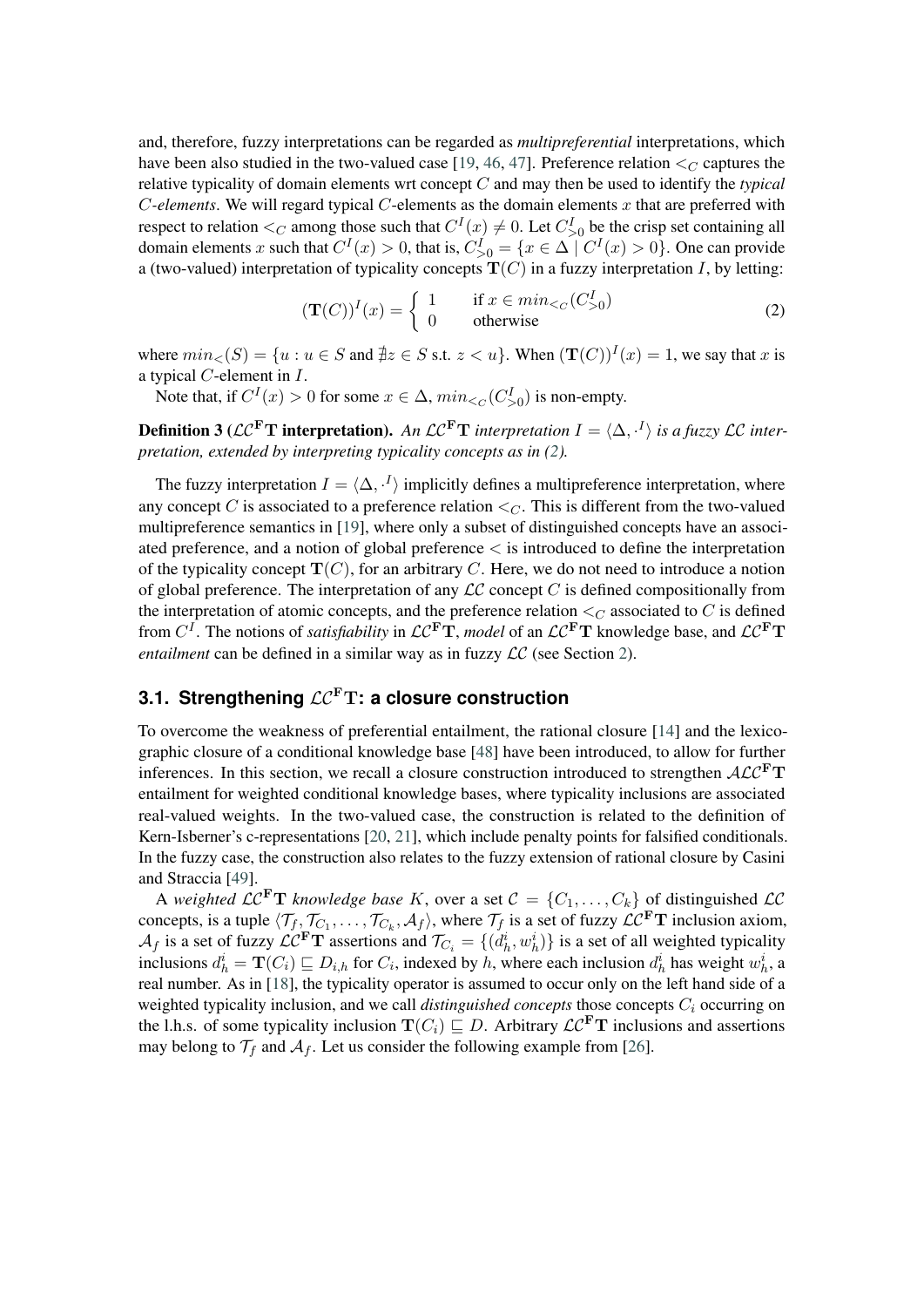**Example 1.** Consider the weighted knowledge base  $K = \langle \mathcal{T}_f, \mathcal{T}_{Bird}, \mathcal{T}_{Penguin}, \mathcal{T}_{Canary}, \mathcal{A}_f \rangle$ , *over the set of distinguished concepts*  $C = \{Bird, Penguin, Canary\}$ *, with empty*  $A_f$  and  $T_f$ *containing, for instance, the inclusions:*

 $Yellow \sqcap Black \sqsubseteq \bot \geq 1$   $Yellow \sqcap Red \sqsubseteq \bot \geq 1$   $Black \sqcap Red \sqsubseteq \bot \geq 1$ *The weighted TBox*  $\mathcal{T}_{Bird}$  contains the following weighted defeasible inclusions:<br>(d<sub>1</sub>)  $\mathbf{T}(Bird) \sqsubseteq Fly$ , +20 (d<sub>2</sub>)  $\mathbf{T}(Bird) \sqsubseteq Has\_Wings$ , +50

 $(d_2)$  **T**(*Bird*)  $\Box$  *Has Wings, +50* 

 $(d_3)$  **T**(*Bird*)  $\Box$  *Has Feather, +50;* 

 $T_{Penouin}$  and  $T_{Canary}$  contain, respectively, the following defeasible inclusions:

 $(d_4)$   $\mathbf{T}(Penguin) \sqsubseteq Bird$ , +100  $(d_7)$   $\mathbf{T}(Canary) \sqsubseteq Bird$ , +100

 $(d_5)$   $\mathbf{T}(Penguin) \sqsubseteq Fly, -70$   $(d_8)$   $\mathbf{T}(Canary) \sqsubseteq Yellow, +30$ 

 $(d_6)$   $\mathbf{T}(Penguin) \sqsubseteq Black, +50;$   $(d_9)$   $\mathbf{T}(Canary) \sqsubseteq Red, +20$ 

*The meaning is that a bird normally has wings, has feathers and flies, but having wings and feather (both with weight 50) for a bird is more plausible than flying (weight 20), although flying is regarded as being plausible. For a penguin, flying is not plausible (inclusion*  $(d_5)$ ) *has negative weight -70), while being a bird and being black are plausible properties of prototypical penguins,* and  $(d_4)$  and  $(d_6)$  have positive weights (100 and 50, respectively). Similar considerations can *be done for concept* Canary*. Given an Abox in which Reddy is red, has wings, has feather and flies (all with degree 1) and Opus has wings and feather (with degree 1), is black with degree* 0.8 and does not fly ( $Fly^{I}(opus) = 0$ ), considering the weights of defeasible inclusions, we may *expect Reddy to be more typical than Opus as a bird, but less typical than Opus as a penguin.*

The semantics of a weighted knowledge base is defined in [\[18\]](#page-13-11) trough a *semantic closure construction*, similar in spirit to Lehmann's lexicographic closure [\[48\]](#page-14-13), but strictly related to c-representations and, additionally, based on multiple preferences. The construction allows a subset of the  $\widehat{ALC}^{\textbf{F}}$ T interpretations to be selected, the interpretations whose induced preference relations  $\langle C_i, f \rangle$  for the distinguished concepts  $C_i$ , *faithfully* represent the defeasible part of the knowledge base  $K$ .

Let  $\mathcal{T}_{C_i} = \{(d_h^i, w_h^i)\}\$ be the set of weighted typicality inclusions  $d_h^i = \mathbf{T}(C_i) \subseteq D_{i,h}$ associated to the distinguished concept  $C_i$ , and let  $I = \langle \Delta, \cdot^I \rangle$  be a fuzzy  $\mathcal{LC}^F T$  interpretation. In the two-valued case, we would associate to each domain element  $x \in \Delta$  and each distinguished concept  $C_i$ , a weight  $W_i(x)$  of  $x$  wrt  $C_i$  in  $I$ , by *summing the weights* of the defeasible inclusions satisfied by x. However, as  $I$  is a fuzzy interpretation, we do not only distinguish between the typicality inclusions satisfied or falsified by  $x$ ; we also need to consider, for all inclusions  $\mathbf{T}(C_i) \sqsubseteq D_{i,h} \in \mathcal{T}_{C_i}$ , the degree of membership of x in  $D_{i,h}$ . Furthermore, in comparing the weight of domain elements with respect to  $\langle C_i,$  we give higher preference to the domain elements belonging to  $C_i$  (with a degree greater than 0), with respect to those not belonging to  $C_i$  (having membership degree 0).

For each domain element  $x \in \Delta$  and distinguished concept  $C_i$ , the weight  $W_i(x)$  of x wrt  $C_i$ in the  $\mathcal{LC}^{\mathbf{F}}\mathbf{T}$  interpretation  $I = \langle \Delta, \cdot^I \rangle$  is defined as follows:

$$
W_i(x) = \begin{cases} \sum_h w_h^i D_{i,h}^I(x) & \text{if } C_i^I(x) > 0\\ -\infty & \text{otherwise} \end{cases}
$$
 (3)

where  $-\infty$  is added at the bottom of all real values.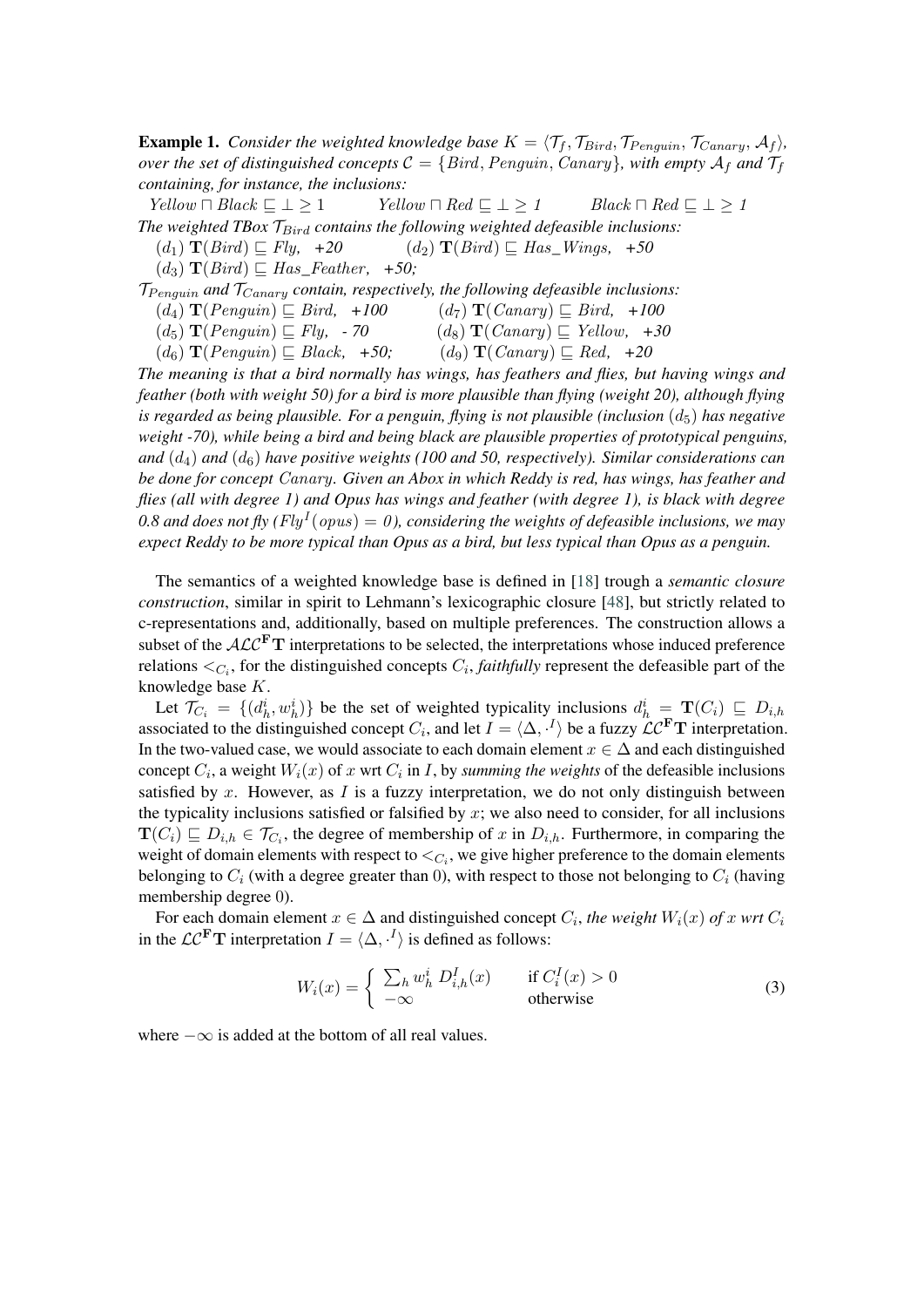The value of  $W_i(x)$  is  $-\infty$  when x is not a C-element (i.e.,  $C_i^I(x) = 0$ ). Otherwise,  $C_i^I(x) > 0$ and the higher is the sum  $W_i(x)$ , the more typical is the element x relative to the defeasible properties of  $C_i$ . How much x satisfies a typicality property  $\mathbf{T}(C_i) \sqsubseteq D_{i,h}$  depends on the value of  $D_{i,h}^I(x) \in [0,1]$ , which is weighted by  $w_h^i$  in the sum. In the *two-valued case*,  $D_{i,h}^I(x) \in \{0,1\}$ , and  $W_i(x)$  is the sum of the weights of the typicality inclusions for C satisfied by x, if x is a  $C$ -element, and is  $-\infty$ , otherwise.

<span id="page-6-1"></span>**Example 2.** Let us consider again Example [1.](#page-4-1) Let I be an  $LC<sup>F</sup>T$  interpretation such that  $Fly^{I}(reddy) = (Has\_Wings)^{I}(reddy) = (Has\_Feather)^{I}(reddy) = 1$  and  $Red^{I}(red \cdot dy) = 1$ , *i.e., Reddy flies, has wings and feather and is red (and*  $Black^I (reddy) = 0$ *). Suppose further that*  $Fly^{I}(opus) = 0$  *and*  $(Has_Wings)^{I}(opus) = (Has_{A}$  Feather)<sup>I</sup> (opus) = 1 *and*  $Black<sup>I</sup>(opus) = 0.8$ , i.e., Opus does not fly, has wings and feather, and is black with degree 0.8. *Considering the weights of typicality inclusions for Bird,*  $W_{Bird}(reddy) = 20 + 50 + 50 = 120$ *and*  $W_{Bird}(opus) = 0 + 50 + 50 = 100$ . This suggests that reddy should be more typical as a bird than opus. On the other hand, if we suppose further that  $Bird^I(\mathit{reddy}) = 1$  and  $Bird^I(\mathit{opus})$  $= 0.8$ *, then*  $W_{Penquin}$  (reddy) = 100 − 70 + 0 = 30 and  $W_{Penquin}(opus) = 0.8 \times 100$ −  $0 + 0.8 \times 50 = 120$ , and Reddy should be less typical as a penguin than Opus.

In [\[18\]](#page-13-11) a notion of *coherence* is introduced, to force an agreement between the preference relations  $\leq_{C_i}$  induced by a fuzzy interpretation *I*, for each distinguished concept  $C_i$ , and the weights  $W_i(x)$  computed, for each  $x \in \Delta$ , from the conditional knowledge base K, given the interpretation  $I$ . This leads to the following definition of a coherent fuzzy multipreference model of a weighted a  $\mathcal{LC}^{\mathbf{F}}$ T knowledge base.

<span id="page-6-2"></span>Definition 4 (Coherent (fuzzy) multipreference model of  $K$  [\[18\]](#page-13-11)). Let  $K~=~\langle \mathcal{T}_f,~\mathcal{T}_{C_1}, \ldots,$  $\langle \mathcal{T}_{C_k}, \mathcal{A}_f \rangle$  *be a weighted*  $\mathcal{LC}^{\mathbf{F}}\mathbf{T}$  *knowledge base over*  $\mathcal{C}$ . A coherent (fuzzy) multipreference model *(cf<sup>m</sup>-model) of K* is a fuzzy  $\mathcal{LC}^{\mathbf{F}}\mathbf{T}$  interpretation  $I = \langle \Delta, \cdot^I \rangle$  s.t.:

- *I satisfies the fuzzy inclusions in*  $\mathcal{T}_f$  *and the fuzzy assertions in*  $\mathcal{A}_f$ *;*
- *for all*  $C_i \in \mathcal{C}$ *, the preference*  $\langle C_i \rangle$  is coherent to  $\mathcal{T}_{C_i}$ *, that is, for all*  $x, y \in \Delta$ *,*

<span id="page-6-0"></span>
$$
x <_{C_i} y \iff W_i(x) > W_i(y) \tag{4}
$$

In a similar way, one can define a *faithful (fuzzy) multipreference model (fm-model) of* by replacing the *coherence* condition [\(4\)](#page-6-0) with the following *faithfulness* condition (called weak coherence in [\[50\]](#page-14-15)): for all  $x, y \in \Delta$ ,

$$
x <_{C_i} y \Rightarrow W_i(x) > W_i(y). \tag{5}
$$

The weaker notion of faithfulness allows to define a larger class of fuzzy multipreference models of a weighted knowledge base, compared to the class of coherent models. This allows a larger class of monotone non-decreasing activation functions in neural network models to be captured, whose activation function is monotonically non-decreasing (we refer to [\[50\]](#page-14-15), Sec. 7).

**Example 3.** Referring to Example [2](#page-6-1) above, where  $Bird<sup>I</sup>(reddy) = 1$ ,  $Bird<sup>I</sup>(opus) = 0.8$ , let us further assume that  $Penguin^{I}(reddy)=0.2$  and  $Penguin^{I}(opus)=0.8$  . Clearly,  $reddy<_{Bird}$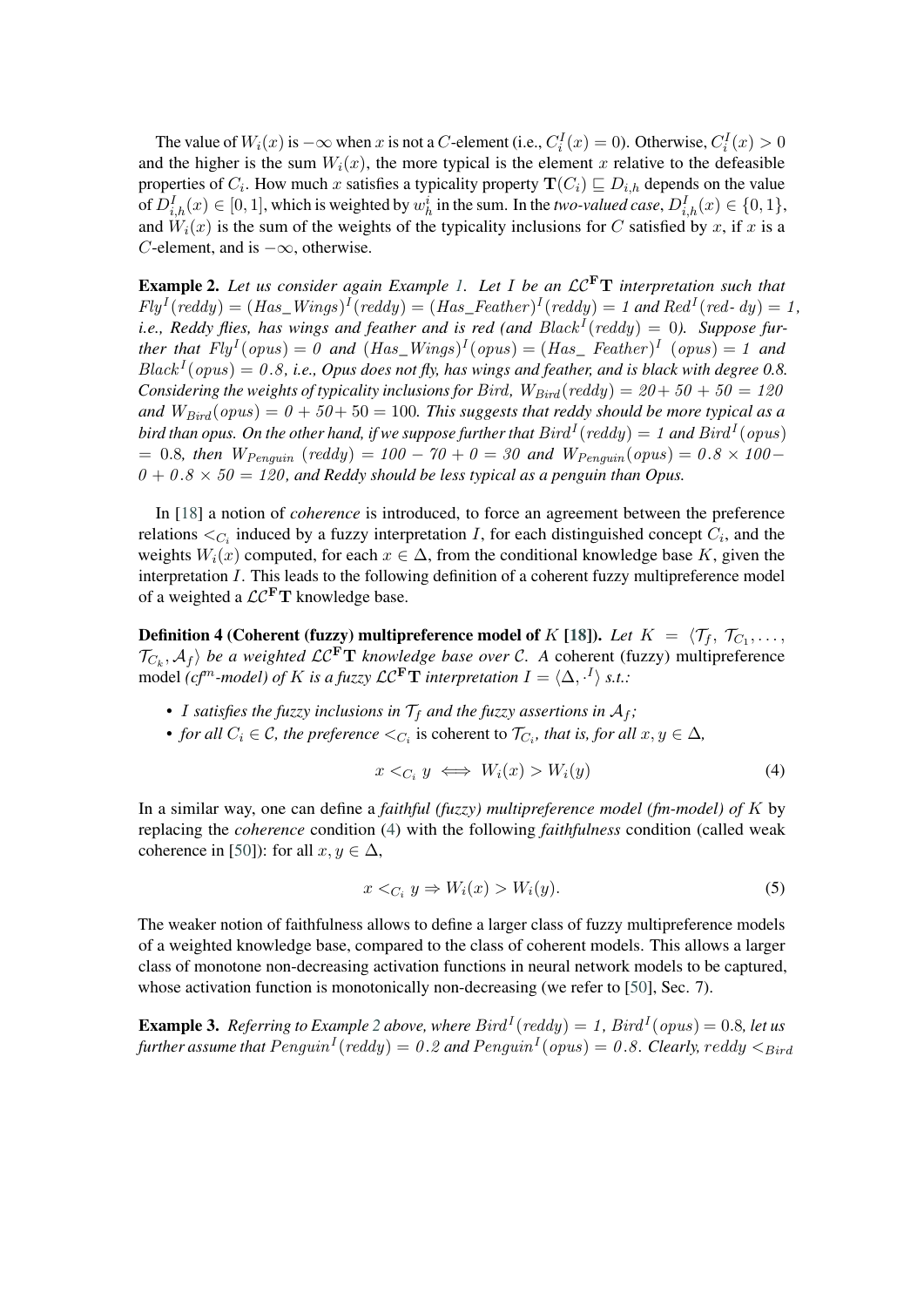*and* < *. For the interpretation to be faithful, it is necessary that the conditions*  $W_{Bird}(reddy) > W_{Bird}(opus)$  *and*  $W_{Penquin}(opus) > W_{Penquin}(reddy)$  *hold*; which is true. On the contrary, if it were  $Penguin<sup>I</sup>$  (reddy)  $= 0.9$ , the interpretation I would not be faithful. For  $Penguin^{I}(reddy) = 0.8$ , the interpretation I would be faithful, but not  $\mathit{coherent}, \mathit{as}\ W_{Penguin}(opus) > W_{Penguin}(reddy), \mathit{but}\ Penguin^{I}(opus) = Penguin^{I}(reddy).$ 

It has been shown [\[18,](#page-13-11) [50\]](#page-14-15) that the proposed semantics allows the input-output behavior of a deep network (considered after training) to be captured by a fuzzy multipreference interpretation built over a set of input stimuli, through a simple construction which exploits the activity level of neurons for the stimuli. Each unit h of N can be associated to a concept name  $C_h$  and, for a given domain  $\Delta$  of input stimuli, the activation value of unit h for a stimulus x is interpreted as the degree of membership of x in concept  $C_h$ . The resulting preferential interpretation can be used for verifying properties of the network by model checking.

For MLPs, the deep network itself can be regarded as a conditional knowledge base, by mapping synaptic connections to weighted conditionals, so that the input-output model of the network can be regarded as a coherent-model of the associated conditional knowledge base [\[18\]](#page-13-11).

#### <span id="page-7-0"></span>**4. -coherent models**

In this section we consider a new notion of coherence of a fuzzy interpretation  $I$  wrt a KB, that we call  $\varphi$ -coherence, where  $\varphi$  is a function from R to the interval [0, 1], i.e.,  $\varphi : \mathbb{R} \to [0, 1]$ . We also establish it relationships with coherent and faithful models.

**Definition 5** ( $\varphi$ -coherence). Let  $K = \langle \mathcal{T}_f, \mathcal{T}_{C_1}, \ldots, \mathcal{T}_{C_k}, \mathcal{A}_f \rangle$  be a weighted  $\mathcal{LC}^{\mathbf{F}}\mathbf{T}$  knowledge *base, and*  $\varphi : \mathbb{R} \to [0,1]$ *. A fuzzy*  $\mathcal{LC}^{\mathbf{F}}\mathbf{T}$  *interpretation*  $I = \langle \Delta, \cdot^I \rangle$  *is*  $\varphi$ -coherent *if, for all concepts*  $C_i \in \mathcal{C}$  *and*  $x \in \Delta$ *,* 

<span id="page-7-1"></span>
$$
C_i^I(x) = \varphi(\sum_h w_h^i D_{i,h}^I(x))
$$
\n(6)

where  $\mathcal{T}_{C_i} = \{ (\mathbf{T}(C_i) \sqsubseteq D_{i,h}, w_h^i) \}$  is the set of weighted conditionals for  $C_i$ .

To define  $\varphi$ -coherent multipreference model of a knowledge base  $K$ , we can replace the *coherence* condition [\(4\)](#page-6-0) in Definition [4](#page-6-2) with the notion of  $\varphi$ -coherence of an interpretation I wrt the knowledge base  $K$ .

Observe that, for all x such that  $C_i(x) > 0$ , condition [\(6\)](#page-7-1) above corresponds to condition  $C_i^I(x) = \varphi(W_i(x))$ . While the notions of *coherence* and of weight  $W_i(x)$  (of an element x wrt a concept  $C_i$ ) consider, as a special case, the case when  $C_i(x) = 0$ , in condition [\(6\)](#page-7-1) we impose the same constraint to all domain elements x (including those with  $C_i(x) = 0$ ).

For Multilayer Perceptrons, let us associate a concept name  $C_i$  to each unit  $i$  in a deep network  $N$ , and let us interpret, as in [\[18\]](#page-13-11), a synaptic connection between neuron h and neuron i with weight  $w_{ih}$  as the conditional  $\mathbf{T}(C_i) \sqsubseteq C_j$  with weight  $w_h^i = w_{ih}$ . If we assume that  $\varphi$  is the *activation function* of *all units* in the network  $N$ , then condition [\(6\)](#page-7-1) characterizes the stationary states of MLPs, where  $C_i^I(x)$  corresponds to the activation of neuron i for some input stimulus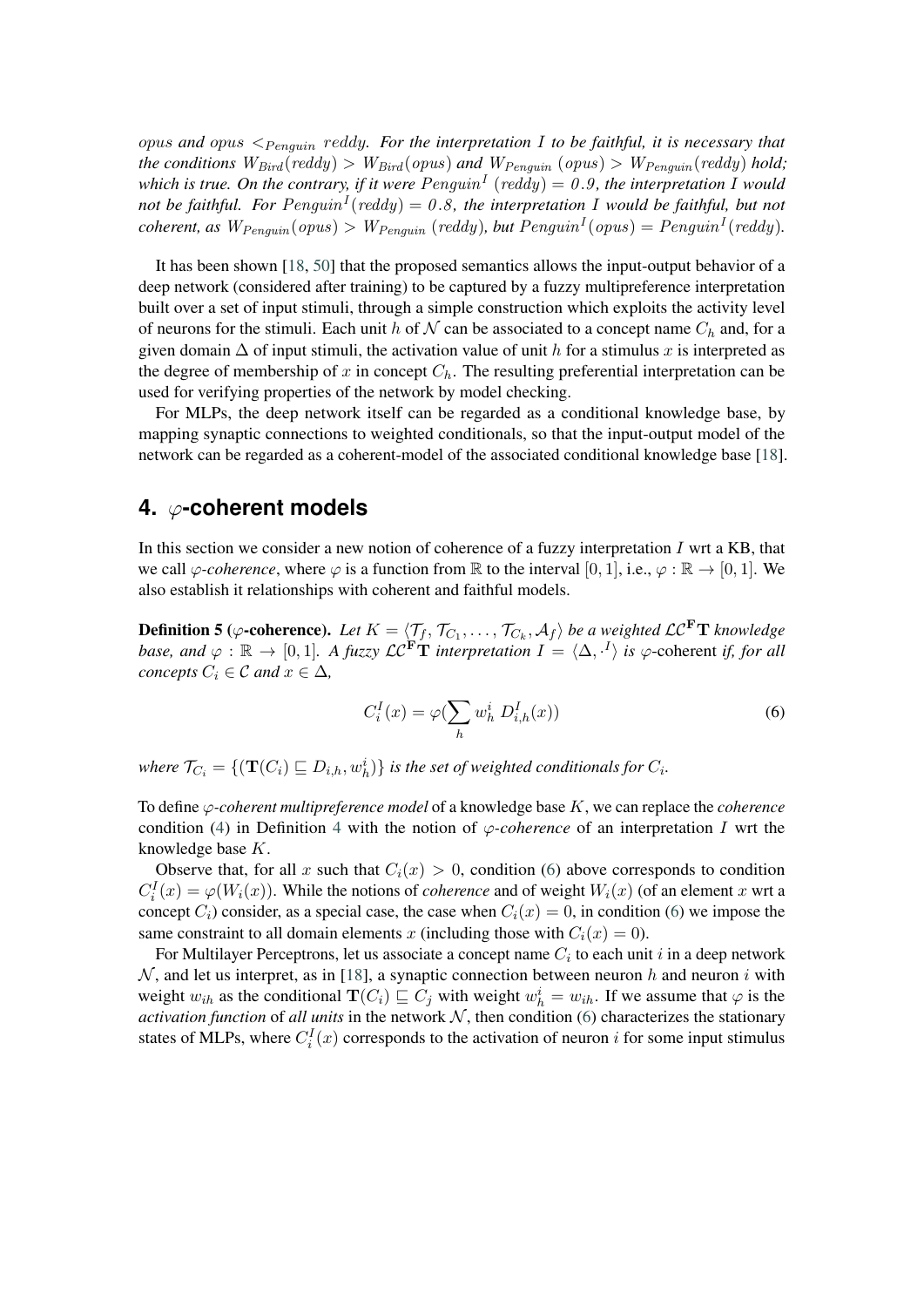x and  $\sum_h w_h^i D_{i,h}^I(x)$  corresponds to the *induced local field* of neuron *i*, which is obtained by summing the input signals to the neuron,  $x_1, \ldots, x_n$ , weighted by the respective synaptic weights:  $\sum_{h=1}^{n} w_{ih} x_h$  [\[51\]](#page-14-16). Here, each  $D_{i,h}^I(x)$  corresponds to the input signal  $x_h$ , for input stimulus  $x$ . Of course,  $\varphi$ -coherence could be easily extended to deal with different activation functions  $\varphi_i$ , one for each concept  $C_i$  (i.e., for each unit i).

<span id="page-8-1"></span>**Proposition 1.** Let K be a weighted conditional knowledge base and  $\varphi : \mathbb{R} \to [0,1]$ . (1) if  $\varphi$ *is a* monotonically non-decreasing *function, a*  $\varphi$ -coherent *fuzzy multipreference model* I of K *is also an fm-model of K; (2) if*  $\varphi$  *is a* monotonically increasing *function, a*  $\varphi$ -*coherent fuzzy multipreference model*  $I$  *of*  $K$  *is also an cf*<sup> $m$ </sup>-model of  $K$ .

All proofs can be found in the technical report [\[37\]](#page-14-2). Item 2 can be regarded as the analog of Proposition 1 in [\[18,](#page-13-11) [50\]](#page-14-15), where the fuzzy multi-preferential interpretation  $\mathcal{M}_{\mathcal{N}}^{f,\Delta}$  of a deep neural network  $N$ , built over the domain of input stimuli  $\Delta$ , is proven to be a coherent model of the knowledge base  $K^{\mathcal{N}}$  associated to  $\mathcal{N}$ , under the specified conditions on the activation function  $\varphi$ , and the assumption that each stimulus in  $\Delta$  corresponds to a stationary state in the neural network. Item [1](#page-8-1) in Proposition 1 is as well the analog of Proposition 2 in [\[50\]](#page-14-15) stating that  $\mathcal{M}_{\mathcal{N}}^{f,\Delta}$ is a faithful (or weakly-coerent) model of  $K^N$ .

A notion of *coherent/faithful/* $\varphi$ *-coherent multipreference entailment* from a weighted  $\mathcal{LC}^{\mathbf{F}}\mathbf{T}$ knowledge base  $K$  can be defined in the obvious way (see [\[18,](#page-13-11) [26\]](#page-13-10) for the definitions of coherent and faithful (fuzzy) multipreference entailment). The properties of faithful entailment have been studied in [\[26\]](#page-13-10). Faithful entailment is reasonably well-behaved: it deals with specificity and irrelevance; it is not subject to inheritance blocking; it satisfies most KLM properties [\[13,](#page-12-1) [14\]](#page-12-0), depending on their fuzzy reformulation and on the chosen combination functions.

As MLPs are usually represented as a weighted graphs [\[51\]](#page-14-16), whose nodes are units and whose edges are the synaptic connections between units with their weight, it is very tempting to extend the different semantics of weighted knowledge bases considered above, to weighted argumentation graphs.

# <span id="page-8-0"></span>**5. Coherent, faithful and**  $\varphi$ **-coherent semantics for weighted argumentation graphs**

There is much work in the literature concerning extension of Dung's argumentation framework [\[4\]](#page-12-3) with weights attached to arguments and/or to the attacks between arguments. Many different proposals have been investigated and compared in the literature. Let us just mention [\[27,](#page-13-12) [28,](#page-13-13) [29,](#page-13-14) [30,](#page-13-15) [31,](#page-13-16) [33\]](#page-13-18) for the moment, which also include extensive comparisons. In the following, we will propose some semantics for weighted argumentation with the purpose of establishing some links with the semantics of conditional knowledge bases considered in the previous section.

In the following, we will consider a notion of *weighted argumentation graph* as a triple  $G = \langle A, \mathcal{R}, \pi \rangle$ , where A is a set of arguments,  $\mathcal{R} \subseteq A \times A$  and  $\pi : \mathcal{R} \to \mathbb{R}$ . This definition of weighted argumentation graph corresponds to the definition of *weighted argument system* in [\[29\]](#page-13-14), but here we admit both positive and negative weights, while [\[29\]](#page-13-14) only allows for positive weights representing the strength of attacks. In our notion of weighted graph, a pair  $(A, B) \in \mathcal{R}$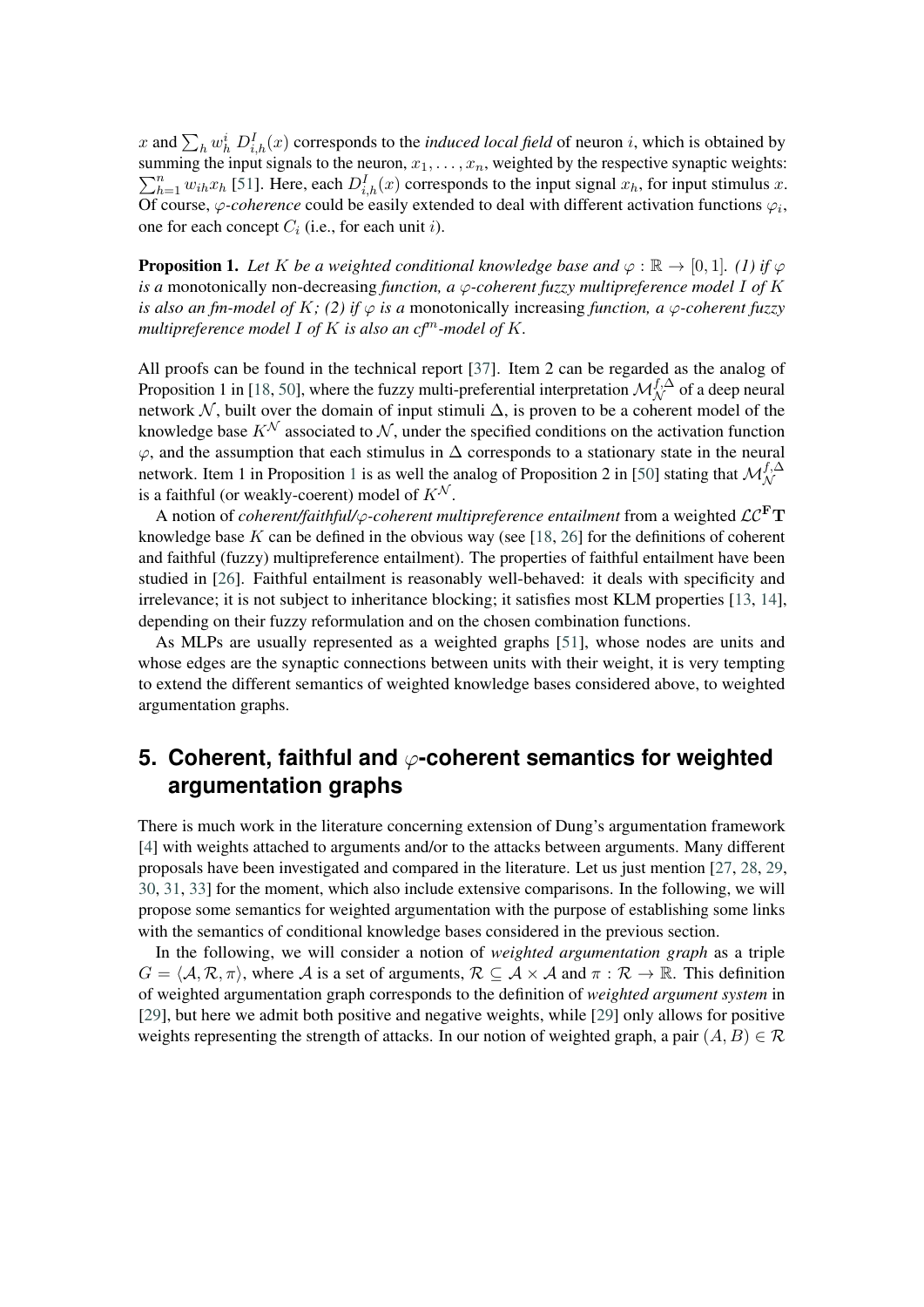can be regarded as a *support* relation when the weight is positive and an *attack* relation when the weight is negative, and it leads to bipolar argumentation [\[52\]](#page-14-17). The argumentation semantics we will consider in the following, as in the case of weighted conditionals, deals with both the positive and the negative weights in a uniform way. For the moment we do not include in  $G$  a function determining the *basic strength* of arguments [\[31\]](#page-13-16).

Given a weighted argumentation graph  $G = \langle A, \mathcal{R}, \pi \rangle$ , we define a *labelling of the graph* G as a function  $\sigma : A \to [0, 1]$  which assigns to each argument and *acceptability degree*, i.e., a value in the interval [0, 1]. Let  $R^{-}(A) = \{B \mid (B, A) \in \mathcal{R}\}\$ . When  $R^{-}(A) = \emptyset$ , argument A has neither supports nor attacks.

For a weighted graph  $G = \langle A, \mathcal{R}, \pi \rangle$  and a labelling  $\sigma$ , we introduce a *weight*  $W_{\sigma}^G$  on A, as a partial function  $W^G_\sigma : A \to \mathbb{R}$ , assigning a positive or negative support to the arguments  $A_i \in \mathcal{A}$ such that  $R^{-}(A_i) \neq \emptyset$ , as follows:

$$
W_{\sigma}^{G}(A_i) = \sum_{(A_j, A_i) \in \mathcal{R}} \pi(A_j, A_i) \sigma(A_j)
$$
\n(7)

When  $R^-(A_i) = \emptyset$ ,  $W^G_{\sigma}(A_i)$  is let undefined.

We can now exploit this notion of weight of an argument to define different argumentation semantics for a graph  $G$  as follows.

**Definition 6.** *Given a weighted graph*  $G = \langle A, \mathcal{R}, \pi \rangle$  *and a labelling*  $\sigma$ :

•  $\sigma$  *is a* coherent labelling of *G if, for all arguments*  $A, B \in \mathcal{A}$  *s.t.*  $R^{-}(A) \neq \emptyset$  *and*  $R^{-}(B) \neq \emptyset$ ,

 $\sigma(A) < \sigma(B) \iff W_{\sigma}^{G}(A) < W_{\sigma}^{G}(B);$ 

*•*  $\sigma$  is a faithfull labelling of *G* if, for all arguments  $A, B \in \mathcal{A}$  s.t.  $R^{-}(A) \neq \emptyset$  and  $R^{-}(B) \neq \emptyset$ ,

$$
\sigma(A) < \sigma(B) \Rightarrow W^G_\sigma(A) < W^G_\sigma(B);
$$

• *for a function*  $\varphi : \mathbb{R} \to [0, 1]$ *,*  $\sigma$  *is a*  $\varphi$ -coherent labelling of *G if, for all arguments*  $A \in \mathcal{A}$ *s.t.*  $R^-(A) \neq \emptyset$ ,  $\sigma(A) = \varphi(W^G_{\sigma}(A)).$ 

These definitions do not put any constraint on the labelling of arguments which do not have incoming edges in  $G$ : their labelling is arbitrary, provided the constraints on the labelings of all other arguments can be satisfied, depending on the semantics considered.

The definition of  $\varphi$ -coherent labelling of G is defined through a set of equations, as in Gabbay's equational approach to argumentation networks [\[53\]](#page-14-18). Here, we use equations for defining the weights of arguments starting from the weights of attacks/supports.

A  $\varphi$ -coherent labelling of a weigthed graph G can be proven to be as well a coherent labelling or a faithful labelling, under some conditions on the function  $\varphi$ .

**Proposition 2.** *Given a weighted graph*  $G = \langle A, \mathcal{R}, \pi \rangle$ : (1) A coherent labelling of G is a faithful *labelling of*  $G$ ; (2) if  $\varphi$  is a monotonically non-decreasing function, a  $\varphi$ -coherent labelling  $\sigma$  of  $G$ *is a faithful labelling of G; (3) if*  $\varphi$  *is a* monotonically increasing *function, a*  $\varphi$ -*coherent labelling*  $\sigma$  *of*  $G$  *is a coherent labelling of*  $G$ *.* 

The proof is similar to the one of Proposition [1,](#page-8-1) and can be found in [\[37\]](#page-14-2). It exploits the property of a  $\varphi$ -labelling that  $\sigma(A) = \varphi(W_{\sigma}^{G}(A))$ , for all arguments A with  $R^{-}(A) \neq \emptyset$ , as well as the properties of  $\varphi$ .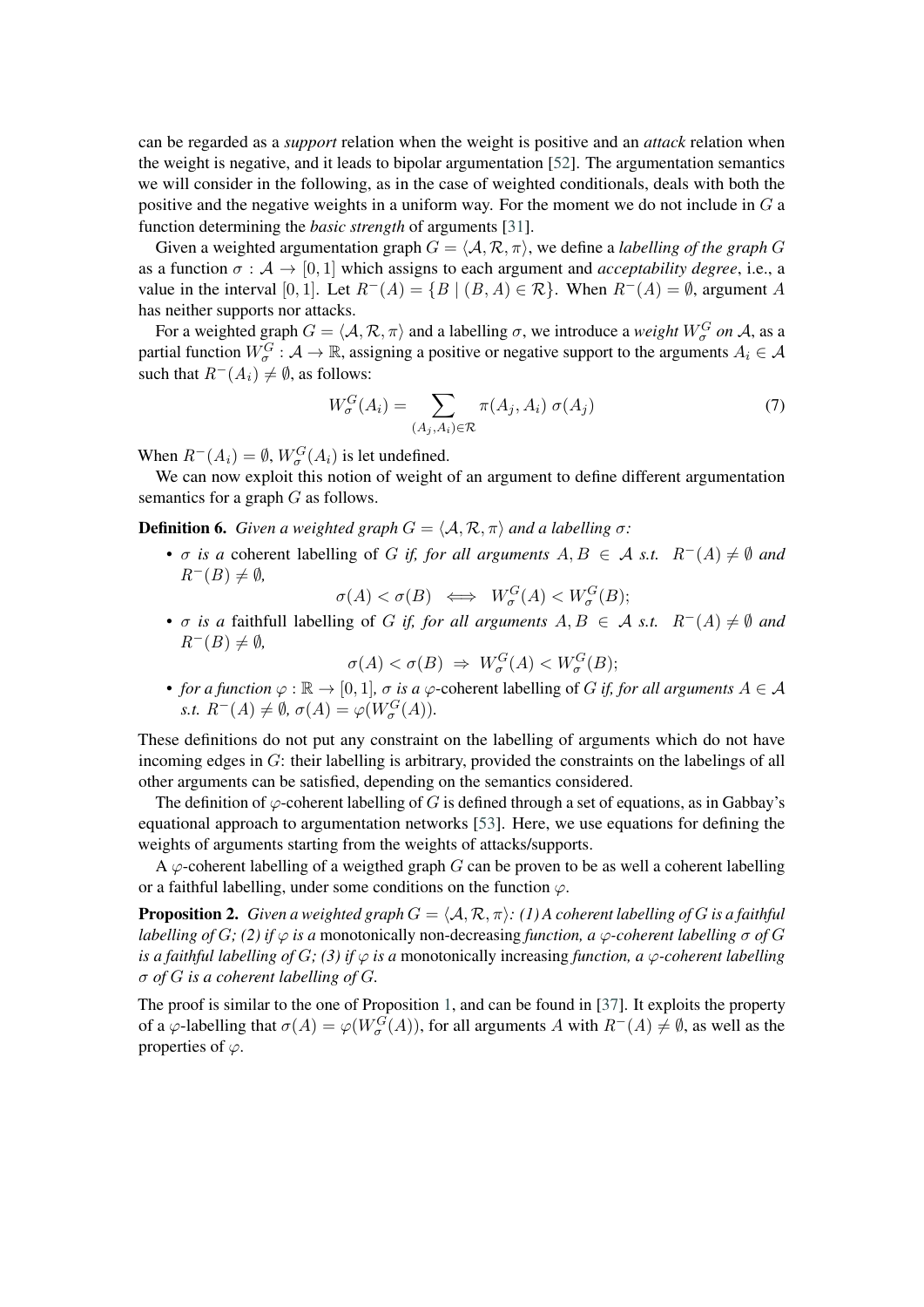#### <span id="page-10-0"></span>**6. -coherent labellings and the gradual semantics**

The notion of  $\varphi$ -coherent labelling relates to the framework of gradual semantics studied by Amgoud and Doder [\[33\]](#page-13-18) where, for the sake of simplicity, the weights of arguments and attacks are in the interval  $[0, 1]$ . Here, as we have seen, positive and negative weights are admitted to represent the strength of attacks and supports. To define an evaluation method for  $\varphi$ -coherent labellings, we need to consider a slightly extended definition of an evaluation method for a graph G in [\[33\]](#page-13-18). Following [33] we include a function  $\sigma_0 : A \to [0, 1]$  in the definition of a weighted graph, where  $\sigma_0$  assigns to each argument  $A \in \mathcal{A}$  its basic strength. Hence a graph G becomes a quadruple  $G = \langle A, \sigma_0, \mathcal{R}, \pi \rangle$ .

An *evaluation method* for a graph  $G = \langle A, \sigma_0, \mathcal{R}, \pi \rangle$  is a triple  $M = \langle h, g, f \rangle$ , where<sup>[1](#page-10-1)</sup>:

$$
h: \mathbb{R} \times [0,1] \to \mathbb{R}
$$
  

$$
g: \bigcup_{n=0}^{+\infty} \mathbb{R}^n \to \mathbb{R}
$$
  

$$
f: [0,1] \times Range(g) \to [0,1]
$$

Function  $h$  is intended to calculate the strength of an attack/support by aggregating the weight on the edge between two arguments with the strength of the attacker/supporter. Function  $g$ aggregates the strength of all attacks and supports to a given argument, and function  $f$  returns a value for an argument, given the strength of the argument and aggregated weight of its attacks and supports.

As in [\[33\]](#page-13-18), a gradual semantics S is a function assigning to any graph  $G = \langle A, \sigma_0, \mathcal{R}, \pi \rangle$  a weighting  $Deg_G^S$  on A, i.e.,  $Deg_G^S: A \to [0,1]$ , where  $Deg_G^S(A)$  represents the strength of an argument  $A$  (or its acceptability degree).

A gradual semantics S is based on an evaluation method M iff,  $\forall G = \langle A, \sigma_0, \mathcal{R}, \pi \rangle, \forall A \in \mathcal{A}$ ,

$$
Deg_G^S(A) = f(\sigma_0(A), g(h(\pi(B_1, A), Deg_G^S(B_1)), \dots, h(\pi(B_n, A), Deg_G^S(B_n)))
$$
 (8)

where  $B_1, \ldots, B_n$  are all arguments attacking or supporting  $A$  (i.e.,  $R^-(A) = \{B_1, \ldots, B_n\}$ ).

Let us consider the evaluation method  $M^{\varphi} = \langle h_{prod}, g_{sum}, f_{\varphi} \rangle$ , where the functions  $h_{prod}$ and  $g_{sum}$  are defined as in [\[33\]](#page-13-18), i.e.,  $h_{prod}(x, y) = x \cdot y$  and  $g_{sum}(x_1, \ldots, x_n) = \sum_{i=1}^n x_i$ , but we let  $g_{sum}()$  to be *undefined*. We let  $f_{\varphi}(x, y) = x$  when y is undefined, and  $f_{\varphi}(x, y) = \varphi(y)$ otherwise. The function  $f_{\varphi}$  returns a value which is independent from the first argument, when the second argument is not undefined (i.e., there is some support/attack for the argument). When A has neither attacks nor supports ( $R^{-}(A) = \emptyset$ ),  $f_{\varphi}$  returns the basic strength of A,  $\sigma_{0}(A)$ .

The evaluation method  $M^{\varphi} = \langle h_{prod}, g_{sum}, f_{\varphi} \rangle$  provides a characterization of the  $\varphi$ -coherent labelling for an argumentation graph, in the following sense.

**Proposition 3.** Let  $G = \langle A, R, \pi \rangle$  be a weighted argumentation graph. If, for some  $\sigma_0 : A \rightarrow$ [0, 1], *S* is a gradual semantics of graph  $G' = \langle A, \sigma_0, R, \pi \rangle$  based on the evaluation method  $M^{\varphi} = \langle h_{prod}, g_{sum}, f_{\varphi} \rangle$ , then  $Deg_{G'}^{S}$  is a  $\varphi$ -coherent labelling for G.

*Vice-versa, if*  $\sigma$  *is a*  $\varphi$ -coherent labelling for G, then there are a function  $\sigma_0$  and a gradual *semantics S* based on the evaluation method  $M^{\varphi} = \langle h_{prod}, g_{sum}, f_{\varphi} \rangle$ , such that, for the graph  $G' = \langle A, \sigma_0, \mathcal{R}, \pi \rangle$ ,  $Deg_{G'}^S \equiv \sigma$ .

<span id="page-10-1"></span><sup>&</sup>lt;sup>1</sup>This definition is the same as in [\[33\]](#page-13-18), but for the fact that in the domain/range of functions h and q interval [0, 1] is sometimes replaced by R.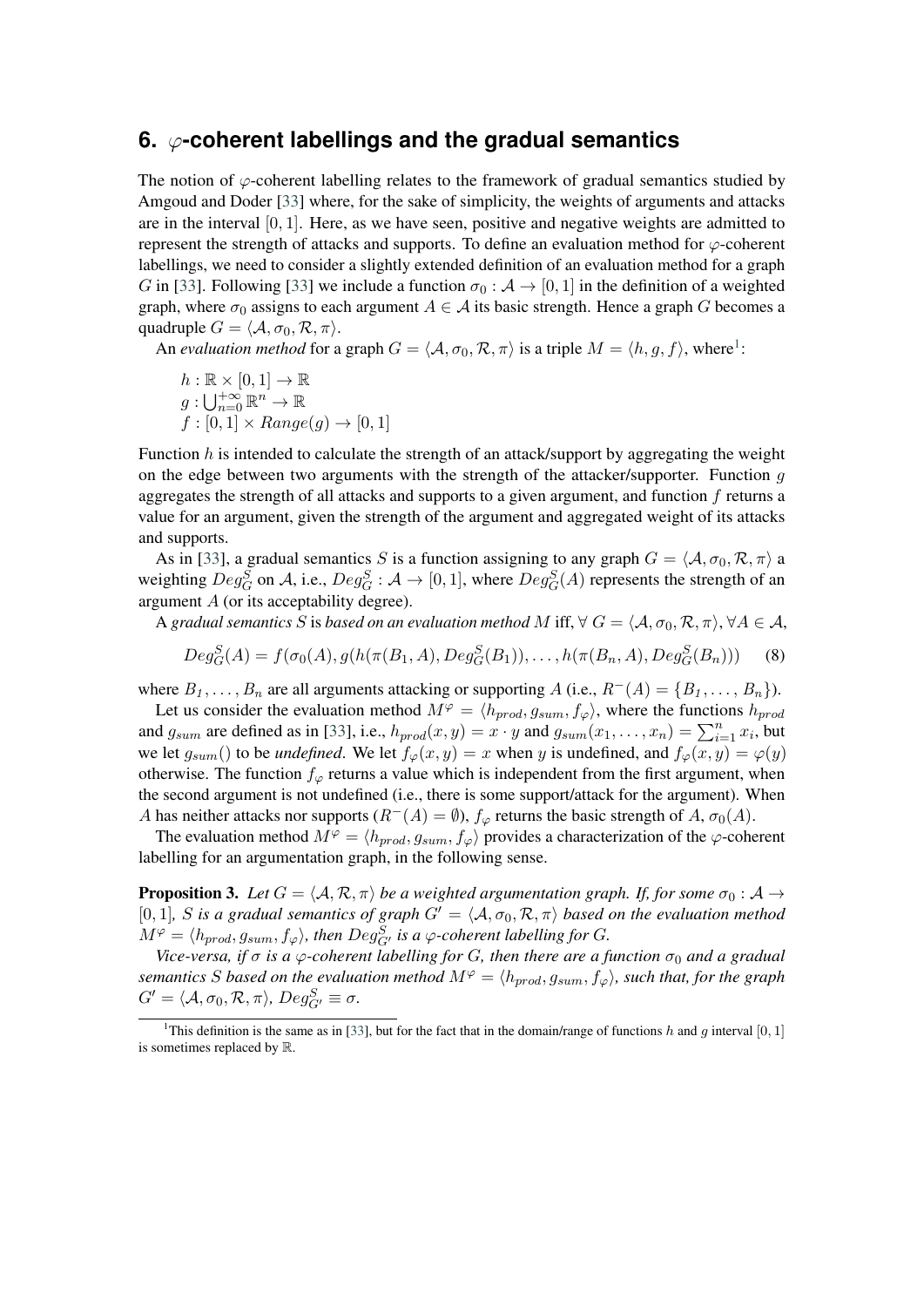The proof can be found in [\[37\]](#page-14-2).

Amgoud and Doder [\[33\]](#page-13-18) study a large family of *determinative* and *well-behaved* evaluation models for weighted graphs in which attacks have positive weights in the interval  $[0, 1]$ . For weighted graph G with positive and negative weights, the evaluation method  $M^{\varphi}$  cannot be guaranteed to be determinative, even under the conditions that  $\varphi$  is monotonically increasing and continuous. In general, there is not a unique semantics S based on  $M^{\varphi}$ , and there is not a unique  $\varphi$ -coherent labelling for a weighted graph G, given a basic strength  $\sigma_0$ . This is not surprising, considering that  $\varphi$ -coherent labelings of a graph correspond to stationary states (or equilibrium states) [\[51\]](#page-14-16) in a deep neural network.

A deep neural network can than be seen as a weighted argumentation graph, with positive and negative weights, where each unit in the network is associated to an argument, and the activation value of the unit can be regarded as the weight (in the interval  $[0, 1]$ ) of the corresponding argument. Synaptic positive and negative weights correspond to the strength of supports (when positive) and attacks (when negative). In this view,  $\varphi$ -coherent labelings, assigning to each argument a weight in the interval  $[0, 1]$ , correspond to stationary states of the network, the solutions of a set of equations. This is in agreement with previous results on the relationship between weighted argumentation graphs and MLPs established by Garcez, Gabbay and Lamb [\[35\]](#page-14-0) and, more recently, by Potyca [\[36\]](#page-14-1). We refer to [\[37\]](#page-14-2) for comparisons.

Unless the network is feedforward (and the corresponding graph is acyclic), stationary states cannot be uniquely determined by an iterative process from the values of input units (that is, from an initial labelling  $\sigma_0$ ). On the other hand, a semantics S based on  $M^{\varphi}$  satisfies some of the properties considered in [\[33\]](#page-13-18), including *anonymity, independence, directionality, equivalence* and *maximality*, provided the last two properties are properly reformulated to deal with both positive and negative weights (i.e., by replacing  $R^{-}(x)$  to  $Att(x)$ , for each argument x in the formulation in [\[33\]](#page-13-18)). However, a semantics S based on  $M^{\varphi}$  cannot be expected to satisfy the properties of *neutrality, weakening, proportionality* and *resilience*. In fact, function  $f_{\varphi}$  completely disregard the initial valuation  $\sigma_0$  in graph  $G = \langle A, \sigma_0, \mathcal{R}, \pi \rangle$ , for those arguments having some incoming edge (even if their weight is 0). So, for instance, it is not the same, for an argument to have a support with weight 0 or no support or attack at all: *neutrality* does not hold.

## <span id="page-11-0"></span>**7. Conclusions**

In this paper, drawing inspiration from a fuzzy preferential semantics for weighted conditionals, which has been introduced for modeling the behavior of Multilayer Perceptrons [\[18\]](#page-13-11), we develop some semantics for weighted argumentation graphs, where positive and negative weights can be associated to pairs of arguments. In particular, we introduce the notions of coherent/faithful/ $\varphi$ coherent labellings, and establish some relationships among them. While in [\[18\]](#page-13-11) a deep neural network is mapped to a weighted conditional knowledge base, a deep neural network can as well be seen as a weighted argumentation graph, with positive and negative weights, under the proposed semantics. In this view,  $\varphi$ -coherent labellings correspond to stationary states in the network (where each unit in the network is associated to an argument and the activation value of the unit can be regarded as the weight of the corresponding argument). This is in agreement with previous work on the relationship between argumentation frameworks and neural networks first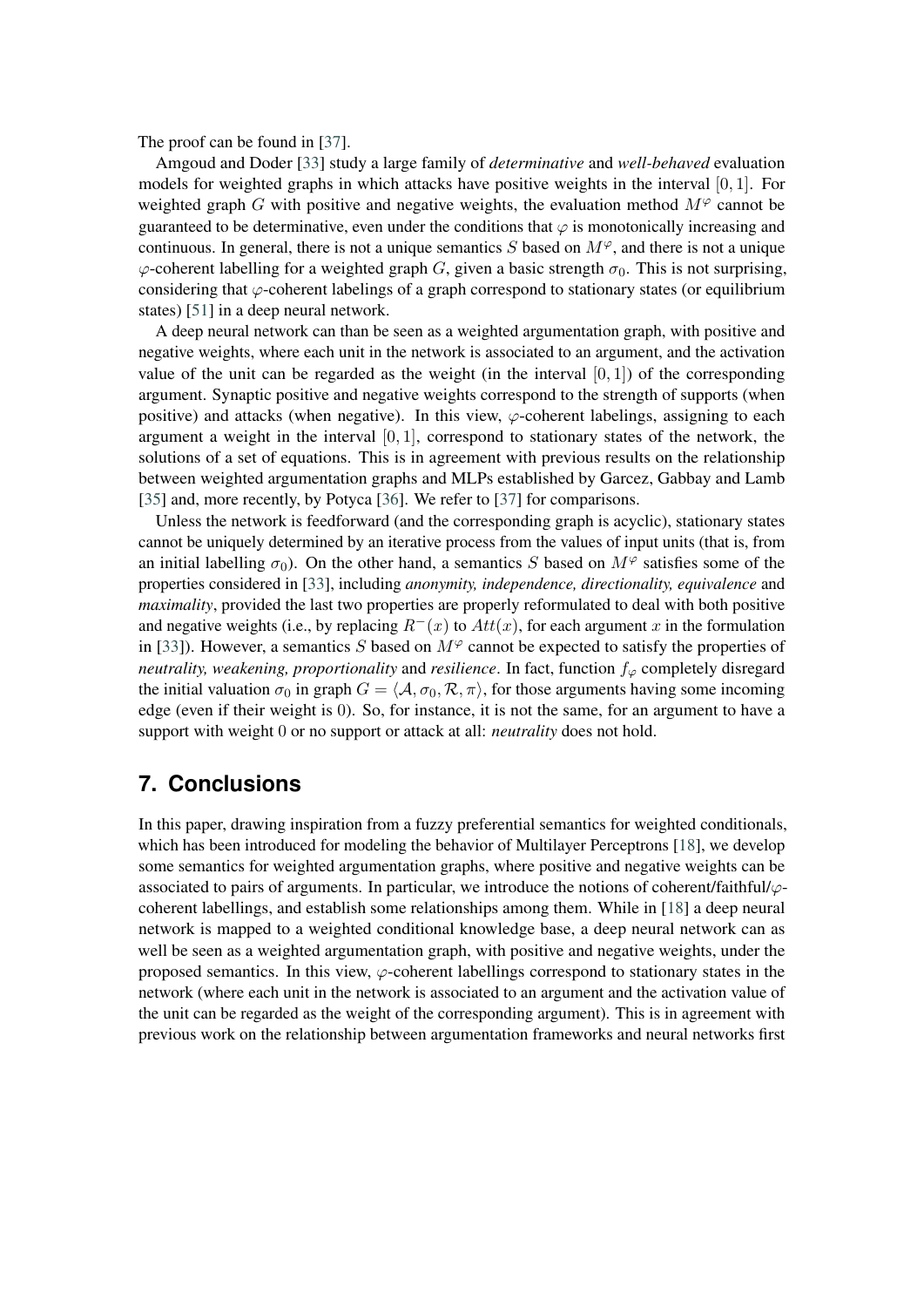investigated by Garcez, et al. [\[35\]](#page-14-0) and recently by Potyca [\[36\]](#page-14-1). See in [\[37\]](#page-14-2) for comparisons.

The proposed approach suggests interesting directions for future work. On the one hand, the generality of the fuzzy conditional logic, where in  $T(C) \sqsubseteq D$ , C and D are boolean concepts, suggests a simple approach to deal with attacks/supports by boolean combination of arguments, based on the fuzzy semantics of weighted conditionals [\[37\]](#page-14-2). On the other hand, it has been shown in [\[37\]](#page-14-2) that, under suitable conditions on  $\varphi$ , a multipreference model can be constructed over a (finite) set of  $\varphi$ -labelling  $\Sigma$ . This allows (fuzzy) conditional formulas over arguments to be validated by model checking over a preferential model. For instance, the property: "does normally argument  $A_2$  follows from argument  $A_1$  with a degree greater than 0.7?" can be formalized by the fuzzy inclusion  $\mathbf{T}(A_1) \sqsubseteq A_2 > 0.7$ . Whether this approach can be extended to the other gradual semantics, and under which conditions on the evaluation method, is subject of future work.

#### **References**

- [1] J. Leite, J. G. Martins, Social abstract argumentation, in: IJCAI 2011, Barcelona, Spain, July 16-22, 2011, IJCAI/AAAI, 2011, pp. 2287–2292.
- [2] L. Amgoud, M. Serrurier, Agents that argue and explain classifications, Auton. Agents Multi Agent Syst. 16 (2008) 187–209.
- [3] Q. Zhong, X. Fan, X. Luo, F. Toni, An explainable multi-attribute decision model based on argumentation, Expert Syst. Appl. 117 (2019) 42–61.
- <span id="page-12-3"></span>[4] P. M. Dung, On the acceptability of arguments and its fundamental role in non-monotonic reasoning, logic programming and n-person games, Artif. Intell. 77 (1995) 321–357.
- [5] G. Alfano, S. Greco, F. Parisi, I. Trubitsyna, On the semantics of abstract argumentation frameworks: A logic programming approach, TPLP 20 (2020) 703–718.
- <span id="page-12-2"></span>[6] L. Giordano, V. Gliozzi, N. Olivetti, G. L. Pozzato, Preferential Description Logics, in: LPAR 2007, volume 4790 of *LNAI*, Springer, Yerevan, Armenia, 2007, pp. 257–272.
- [7] K. Britz, J. Heidema, T. Meyer, Semantic preferential subsumption, in: G. Brewka, J. Lang (Eds.), KR 2008, AAAI Press, Sidney, Australia, 2008, pp. 476–484.
- [8] G. Casini, U. Straccia, Rational Closure for Defeasible Description Logics, in: T. Janhunen, I. Niemelä (Eds.), JELIA 2010, volume 6341 of *LNCS*, Springer, Helsinki, 2010, pp. 77–90.
- [9] G. Casini, T. Meyer, I. J. Varzinczak, , K. Moodley, Nonmonotonic Reasoning in Description Logics: Rational Closure for the ABox, in: 26th International Workshop on Description Logics (DL 2013), volume 1014 of *CEUR Workshop Proceedings*, 2013, pp. 600–615.
- [10] L. Giordano, V. Gliozzi, N. Olivetti, G. L. Pozzato, Semantic characterization of rational closure: From propositional logic to description logics, Artif. Intell. 226 (2015) 1–33.
- [11] P. A. Bonatti, L. Sauro, On the logical properties of the nonmonotonic description logic  $DL<sup>N</sup>$ , Artif. Intell. 248 (2017) 85–111.
- [12] G. Casini, U. Straccia, T. Meyer, A polynomial time subsumption algorithm for nominal safe elo⊥ under rational closure, Inf. Sci. 501 (2019) 588–620.
- <span id="page-12-1"></span>[13] S. Kraus, D. Lehmann, M. Magidor, Nonmonotonic reasoning, preferential models and cumulative logics, Artificial Intelligence 44 (1990) 167–207.
- <span id="page-12-0"></span>[14] D. Lehmann, M. Magidor, What does a conditional knowledge base entail?, Artificial Intelligence 55 (1992) 1–60.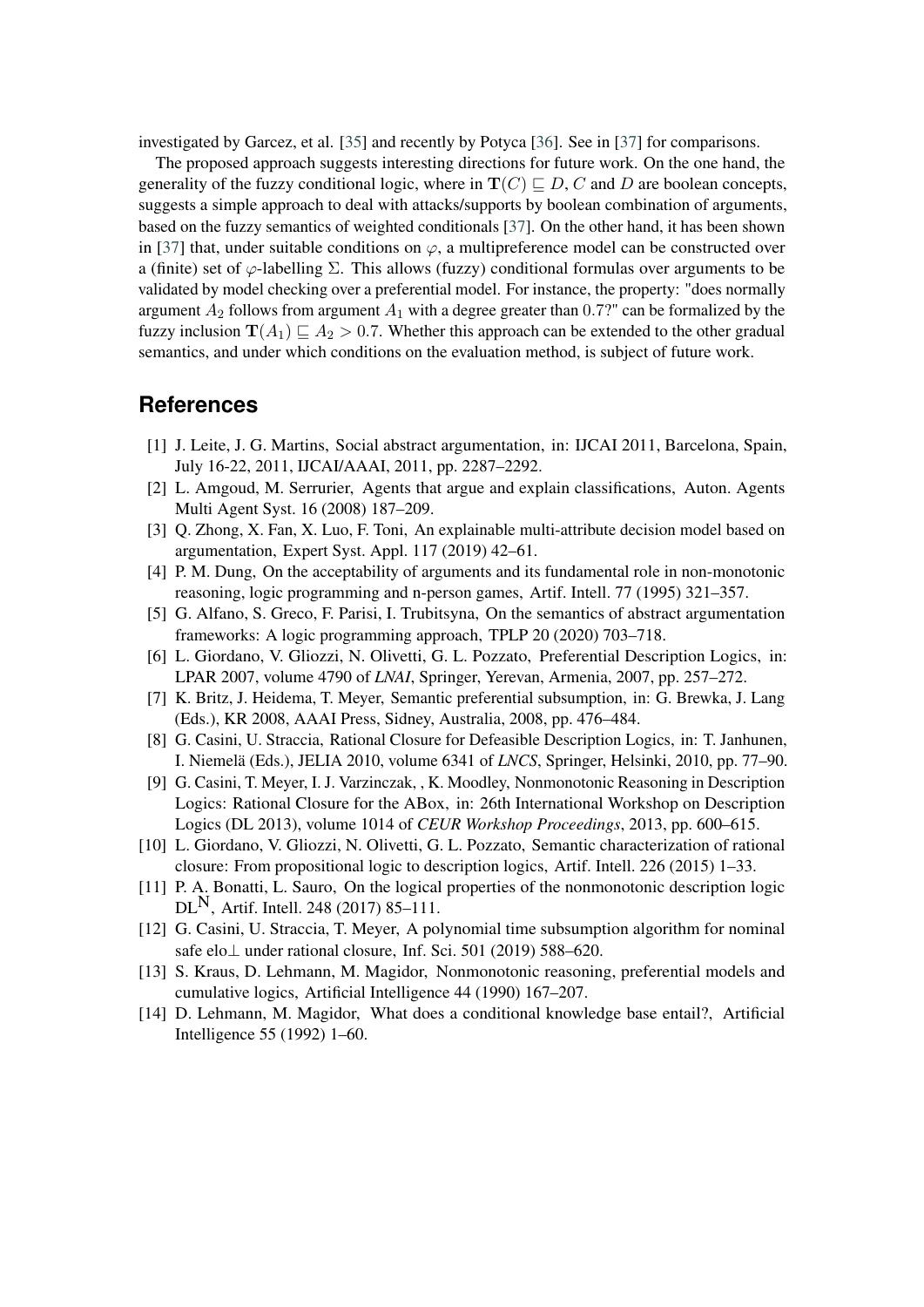- <span id="page-13-4"></span>[15] J. Pearl, System Z: A natural ordering of defaults with tractable applications to nonmonotonic reasoning, in: TARK'90, Pacific Grove, CA, USA, 1990, pp. 121–135.
- <span id="page-13-6"></span>[16] H. Geffner, J. Pearl, Conditional entailment: Bridging two approaches to default reasoning, Artif. Intell. 53 (1992) 209–244.
- <span id="page-13-5"></span>[17] S. Benferhat, C. Cayrol, D. Dubois, J. Lang, H. Prade, Inconsistency management and prioritized syntax-based entailment, in: Proc. IJCAI'93, Chambéry, 1993, pp. 640–647.
- <span id="page-13-11"></span>[18] L. Giordano, D. T. Dupré, Weighted defeasible knowledge bases and a multipreference semantics for a deep neural network model, in: Proc. JELIA 2021, May 17-20, volume 12678 of *LNCS*, Springer, 2021, pp. 225–242.
- <span id="page-13-2"></span>[19] L. Giordano, D. T. Dupré, An ASP approach for reasoning in a concept-aware multipreferential lightweight DL, Theory Pract. Log. Program. 20 (2020) 751–766.
- <span id="page-13-0"></span>[20] G. Kern-Isberner, Conditionals in Nonmonotonic Reasoning and Belief Revision - Considering Conditionals as Agents, volume 2087 of *LNCS*, Springer, 2001.
- <span id="page-13-1"></span>[21] G. Kern-Isberner, C. Eichhorn, Structural inference from conditional knowledge bases, Stud Logica 102 (2014) 751–769.
- <span id="page-13-3"></span>[22] L. Giordano, D. T. Dupré, A framework for a modular multi-concept lexicographic closure semantics, in: Proc. 18th Int. Workshop on Non-Monotonic Reasoning, NMR2020, September 12th - 14th, 2020.
- <span id="page-13-7"></span>[23] L. Giordano, V. Gliozzi, D. T. Dupré, On a plausible concept-wise multipreference semantics and its relations with self-organising maps, in: F. Calimeri, S. Perri, E. Zumpano (Eds.), CILC 2020, Rende, Italy, October 13-15, 2020, volume 2710 of *CEUR*, 2020, pp. 127–140.
- <span id="page-13-8"></span>[24] L. Giordano, V. Gliozzi, D. T. Dupré, A conditional, a fuzzy and a probabilistic interpretation of self-organising maps, CoRR abs/2103.06854 (2021). URL: [https://arxiv.org/abs/2103.](https://arxiv.org/abs/2103.06854) [06854.](https://arxiv.org/abs/2103.06854)
- <span id="page-13-9"></span>[25] T. Kohonen, M. Schroeder, T. Huang (Eds.), Self-Organizing Maps, Third Edition, Springer Series in Information Sciences, Springer, 2001.
- <span id="page-13-10"></span>[26] L. Giordano, On the KLM properties of a fuzzy DL with Typicality, in: Proc. ECSQARU 2021, volume 12897 of *LNCS*, Springer, 2021, pp. 557–571.
- <span id="page-13-12"></span>[27] C. Cayrol, M. Lagasquie-Schiex, Graduality in argumentation, J. Artif. Intell. Res. 23 (2005) 245–297. doi:[10.1613/jair.1411](http://dx.doi.org/10.1613/jair.1411).
- <span id="page-13-13"></span>[28] J. Janssen, M. D. Cock, D. Vermeir, Fuzzy argumentation frameworks., in: IPMU 2008, 2008, pp. 513–520.
- <span id="page-13-14"></span>[29] P. E. Dunne, A. Hunter, P. McBurney, S. Parsons, M. J. Wooldridge, Weighted argument systems: Basic definitions, algorithms, and complexity results, Artif. Intell. 175 (2011) 457–486.
- <span id="page-13-15"></span>[30] S. Egilmez, J. G. Martins, J. Leite, Extending social abstract argumentation with votes on attacks, in: TAFA 2013, Beijing, China, Aug. 3-5, LNCS 8306, Springer, 2013, pp. 16–31.
- <span id="page-13-16"></span>[31] L. Amgoud, J. Ben-Naim, D. Doder, S. Vesic, Acceptability semantics for weighted argumentation frameworks, in: IJCAI 2017, Melbourne, Australia, 2017, pp. 56–62.
- <span id="page-13-17"></span>[32] P. Baroni, A. Rago, F. Toni, How many properties do we need for gradual argumentation?, in: Proc. AAAI 2018, New Orleans, Louisiana, USA, February 2-7, 2018, pp. 1736–1743.
- <span id="page-13-18"></span>[33] L. Amgoud, D. Doder, Gradual semantics accounting for varied-strength attacks, in: Proceedings AAMAS '19, Montreal, QC, Canada, May 13-17, 2019, 2019, pp. 1270–1278.
- <span id="page-13-19"></span>[34] B. Yun, S. Vesic, Gradual semantics for weighted bipolar setafs, in: Proc. ECSQARU 2021,